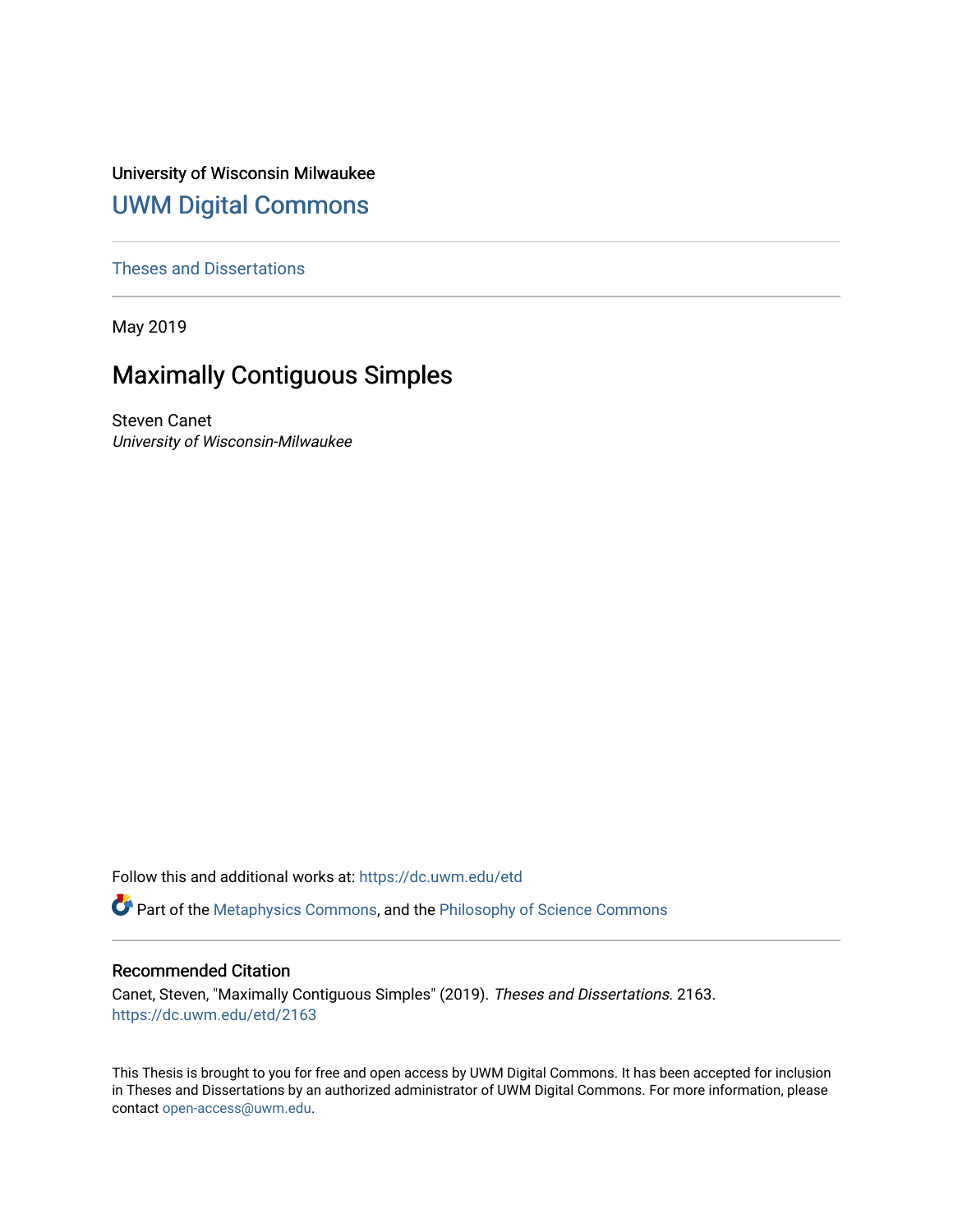### MAXIMALLY CONTIGUOUS SIMPLES

by

Steven Canet

A Thesis Submitted in

Partial Fulfillment of the

Requirements for the Degree of

Master of Arts

in Philosophy

at

The University of Wisconsin-Milwaukee

May 2019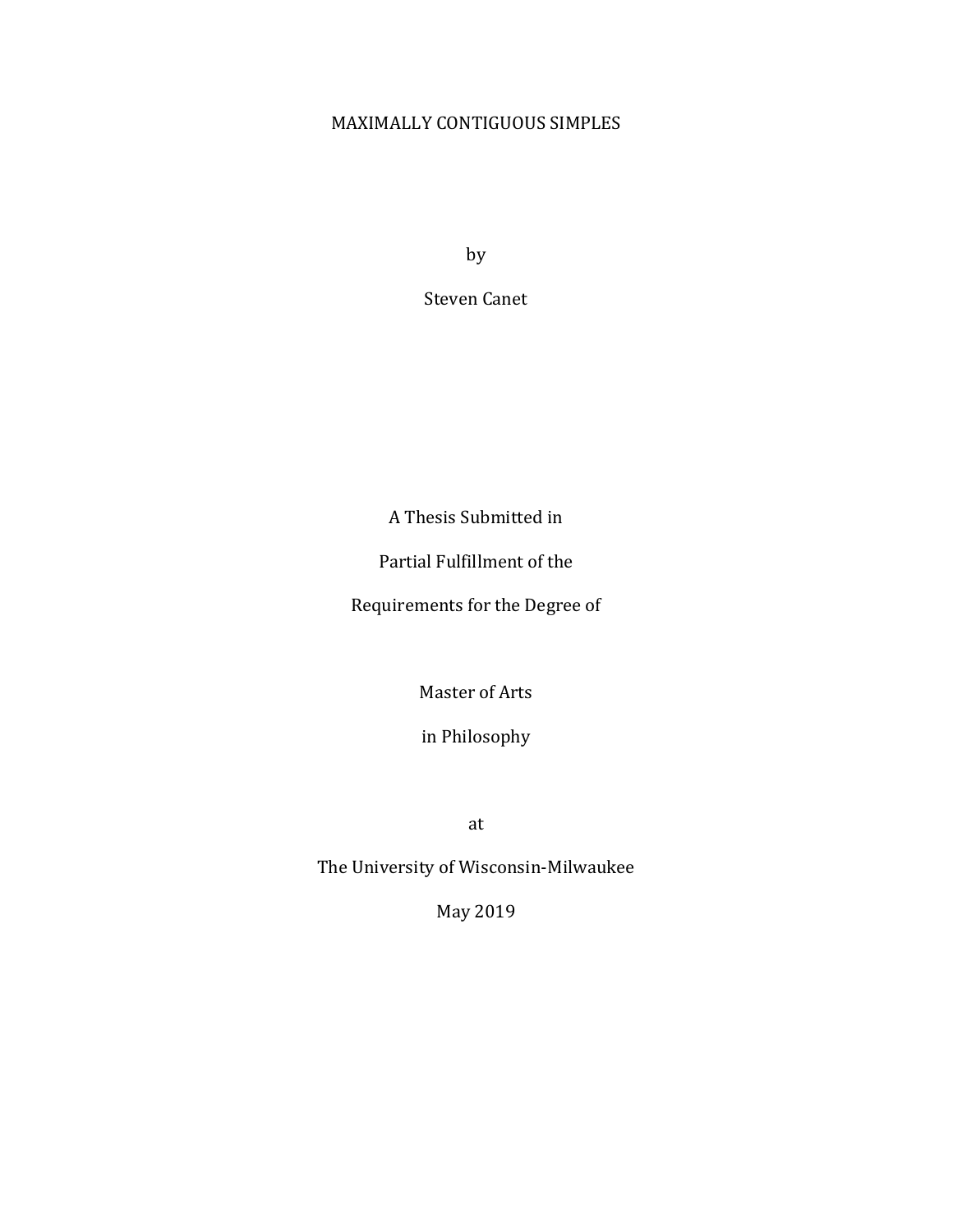#### ABSTRACT

#### MAXIMALLY CONTIGUOUS SIMPLES

by

#### Steven Canet

The University of Wisconsin-Milwaukee, 2019 Under the Supervision of Professor Joshua Spencer

Much of the recent work done in mereology has been focused on answers to Ned Markosian's Simple Question: What are the necessary and jointly sufficient conditions for an object's being a simple i.e. a thing with no parts? In this paper, I analyze Markosian's own answer, The Maximally Continuous View (MaxCon), and highlight a few of the strongest objections against that answer. I then argue that the objections only arise because Markosian assumes problematic conceptions of spacetime and matter. After updating each assumption with our best physics, I arrive at my own view, which I call the Maximally Contiguous View of Simples. I show that my view accommodates the intuitions that motivated MaxCon while also avoiding the issues that plagued it. I conclude by interacting with a couple possible objections to my view.

ii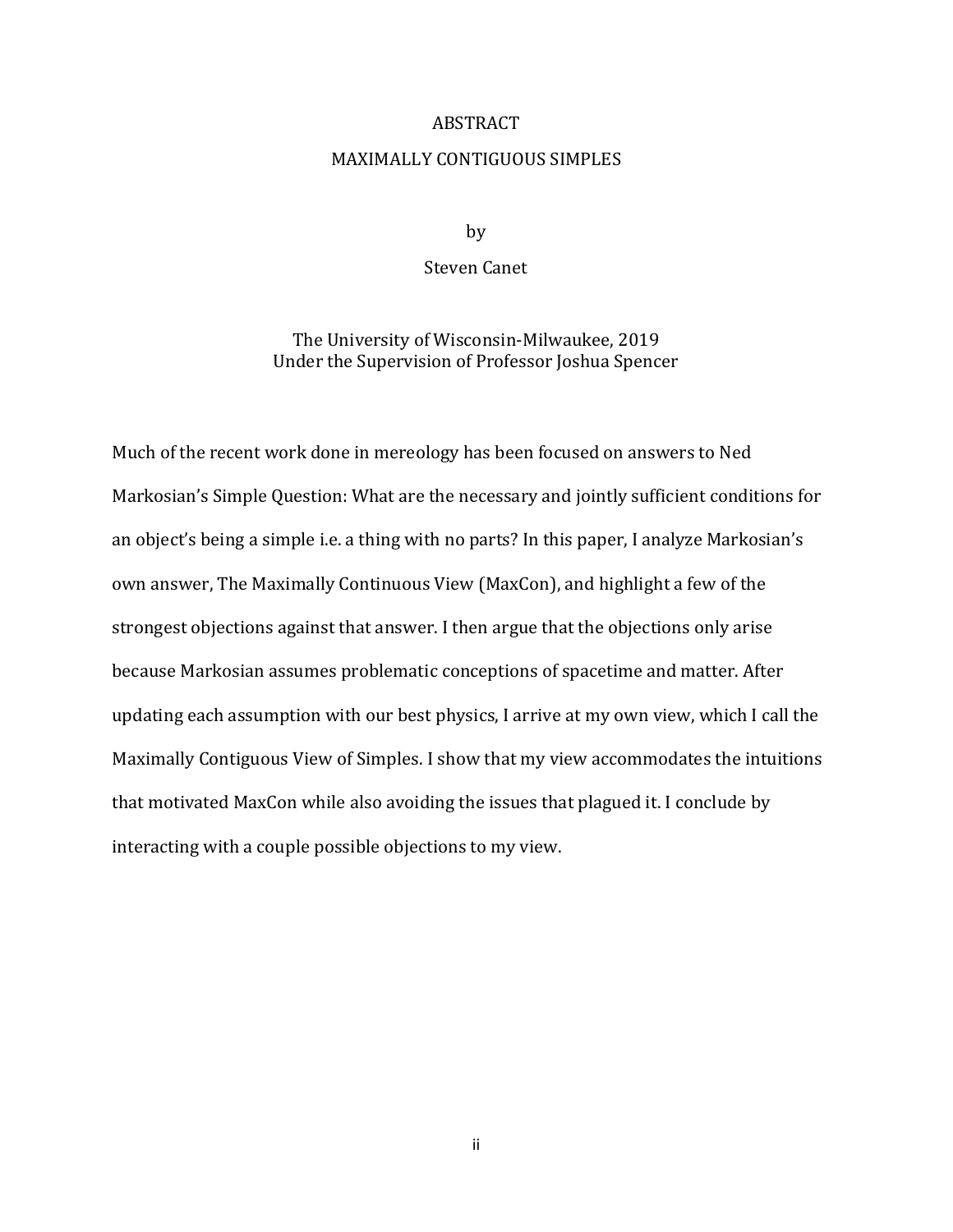© Copyright by Steven Canet, 2019 All Rights Reserved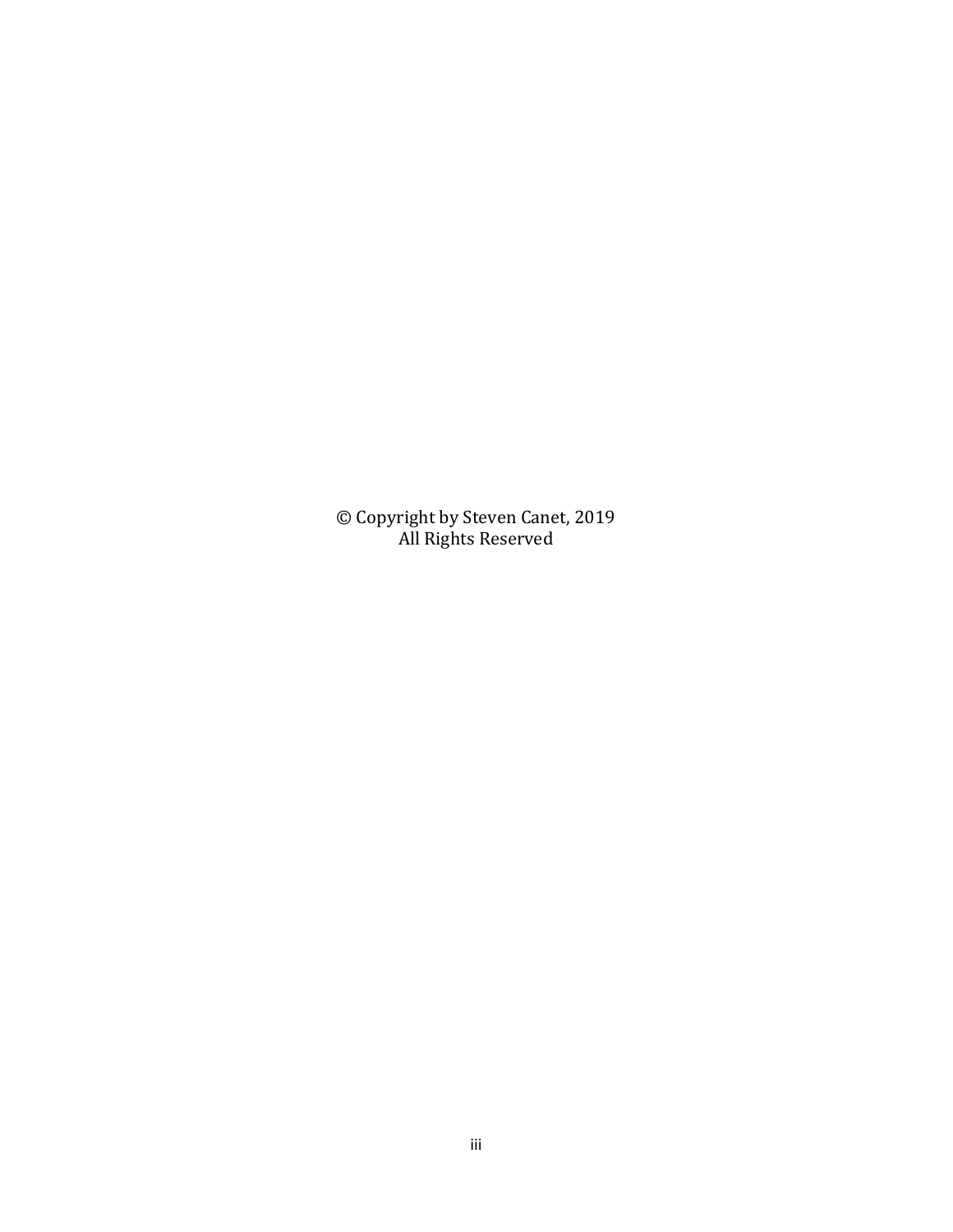Johanna, my love, for reading this paper too many times to count and my parents for supporting me through the process

To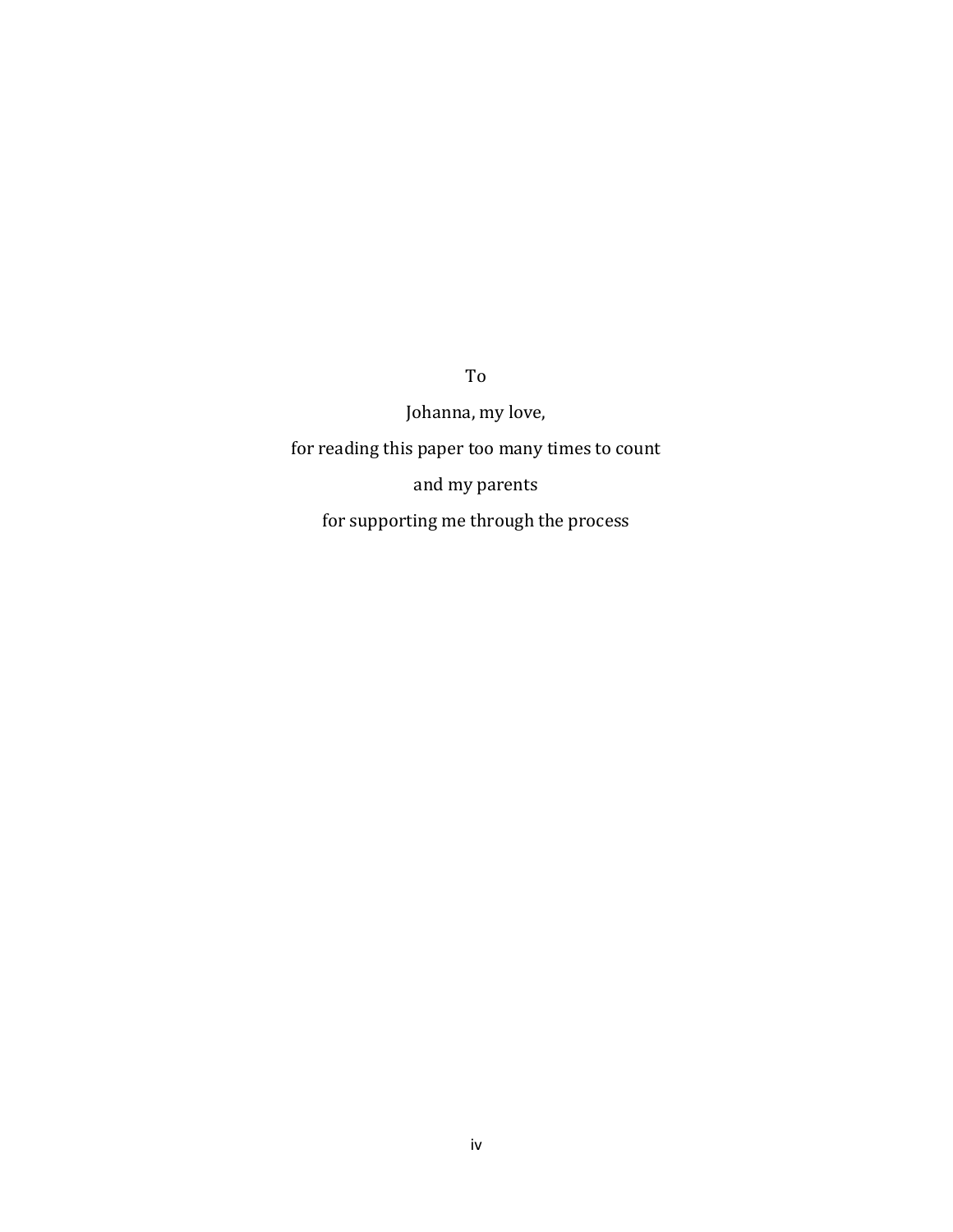# Table of Contents

|                   | 1. MaxCon                                    |    |
|-------------------|----------------------------------------------|----|
|                   | 2. Theoretical Foundations of MaxCon: Space  | 5  |
|                   | 3. Theoretical Foundations of MaxCon: Matter | 12 |
|                   | 4. Maximally Contiguous Simples              | 13 |
|                   | 5. Time Travel and Spacetime Occupancy       | 16 |
| <b>References</b> |                                              |    |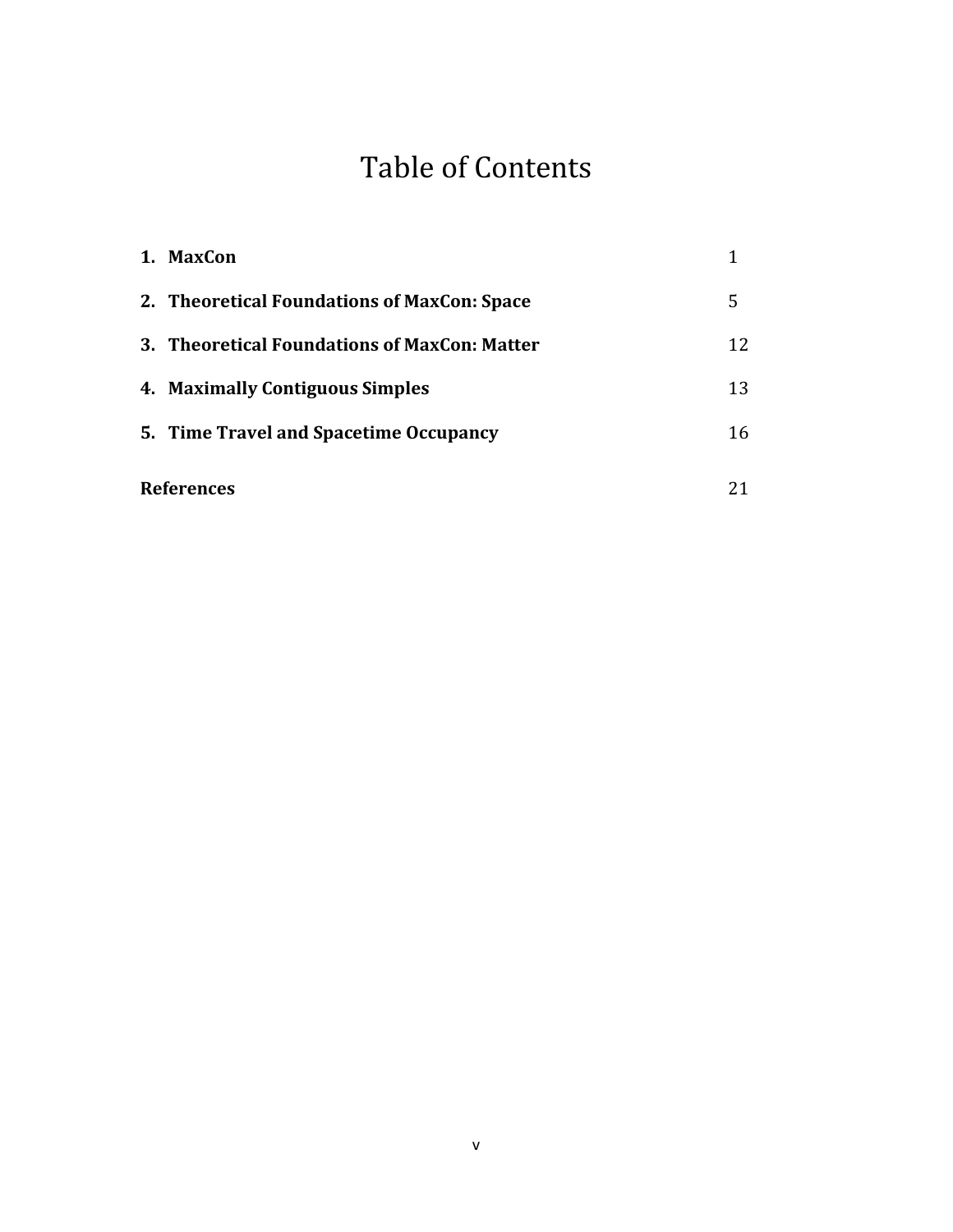## **ACKNOWLEDGEMENTS**

I would like to thank my advisor, Joshua Spencer, as well as Michael Liston and Peter van Elswyk for agreeing to be on my thesis committee. Additionally, I am grateful to numerous commenters at both the 2018 Wisconsin Philosophical Association conference and the Third Belgrade Conference in Analytic Philosophy for their constructive feedback. I would like to further thank Blain Neufeld for leading the 2018 philosophy writing workshop at UW-Milwaukee as well as my colleagues who attended and gave useful advice on how to better this paper in its earlier form. Of my colleagues, I would like to especially thank Jason DeWitt, who faithfully spent many hours in conversation with me, improving both my work as a philosopher and my life outside the university.

I am grateful to my undergraduate professors, especially Tom Crisp and Gregg TenElshof. Were it not for their mentorship I may never have pursued philosophy at the graduate level, and certainly not with the passion and clarity I do now. All my good philosophical habits are a result of their guidance, and all my bad habits are my own.

None of this would be possible without the unfailing love and support from my parents, Carol and Rick. I offer my deepest gratitude to them and to the rest of my family for all they have done for me these many years.

vi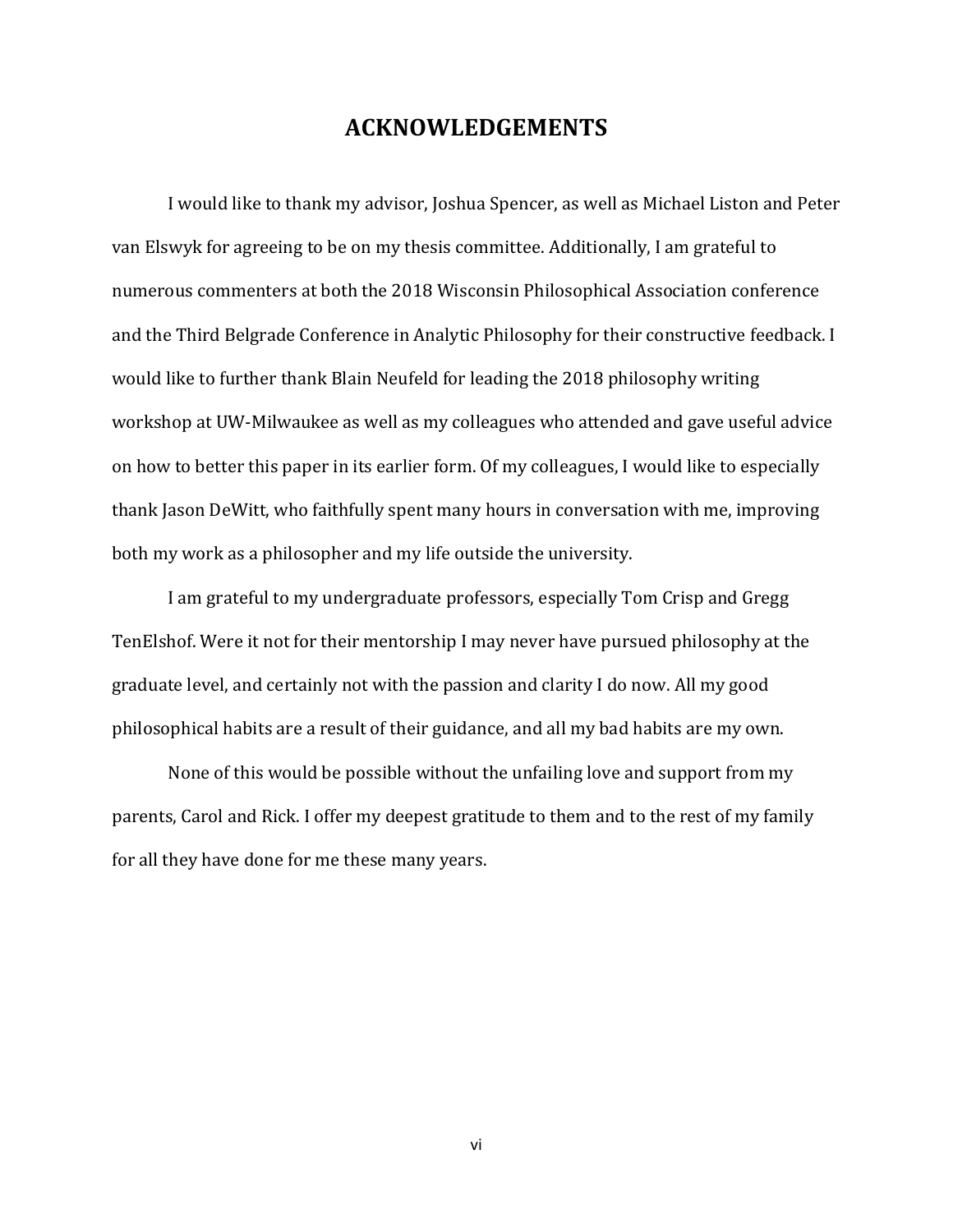To posit a substantive and informed ontology, metaphysics must be informed by other fields, especially fundamental physics. In this paper, I apply this insight at length to the field of mereology (which concerns the relations between parts and wholes). Section 1 of this paper introduces Ned Markosian's "Simple Question" and details his answer to the question, a theory he calls the Maximally Continuous View (MaxCon). I then present what I take to be the strongest arguments against MaxCon. In sections 2 and 3 I show that these problems arise from specific assumptions that Markosian makes about the nature of spacetime and of matter. For each assumption, I offer another option informed by our best understanding of physics. In section 4, I present my own answer to the Simple Question, the Maximally Contiguous View. Contrary to most contemporary theories, my view attempts to preserve the spirit of MaxCon while updating the scientific assumptions. I show how updating each of Markosian's assumptions with our best physics ameliorates the problems that plagued MaxCon. By so doing, my view is able to preserve the core intuitive draw behind MaxCon without any of its drawbacks. Finally, in section 5, I engage with an argument by Joshua Spencer from the possibility of time travel against spatial occupancy accounts of simplicity and in response extend my view to incorporate spacetime occupancy.

#### 1. MaxCon

Ned Markosian shifted the landscape of the field of mereology when he published his paper "Simples." <sup>1</sup> Where the field was mostly concerned with questions of composition, Markosian asked

<sup>1</sup> Ned Markosian, "Simples," *Australasian Journal of Philosophy* Vol. 76, No 2 (1998): 213-228.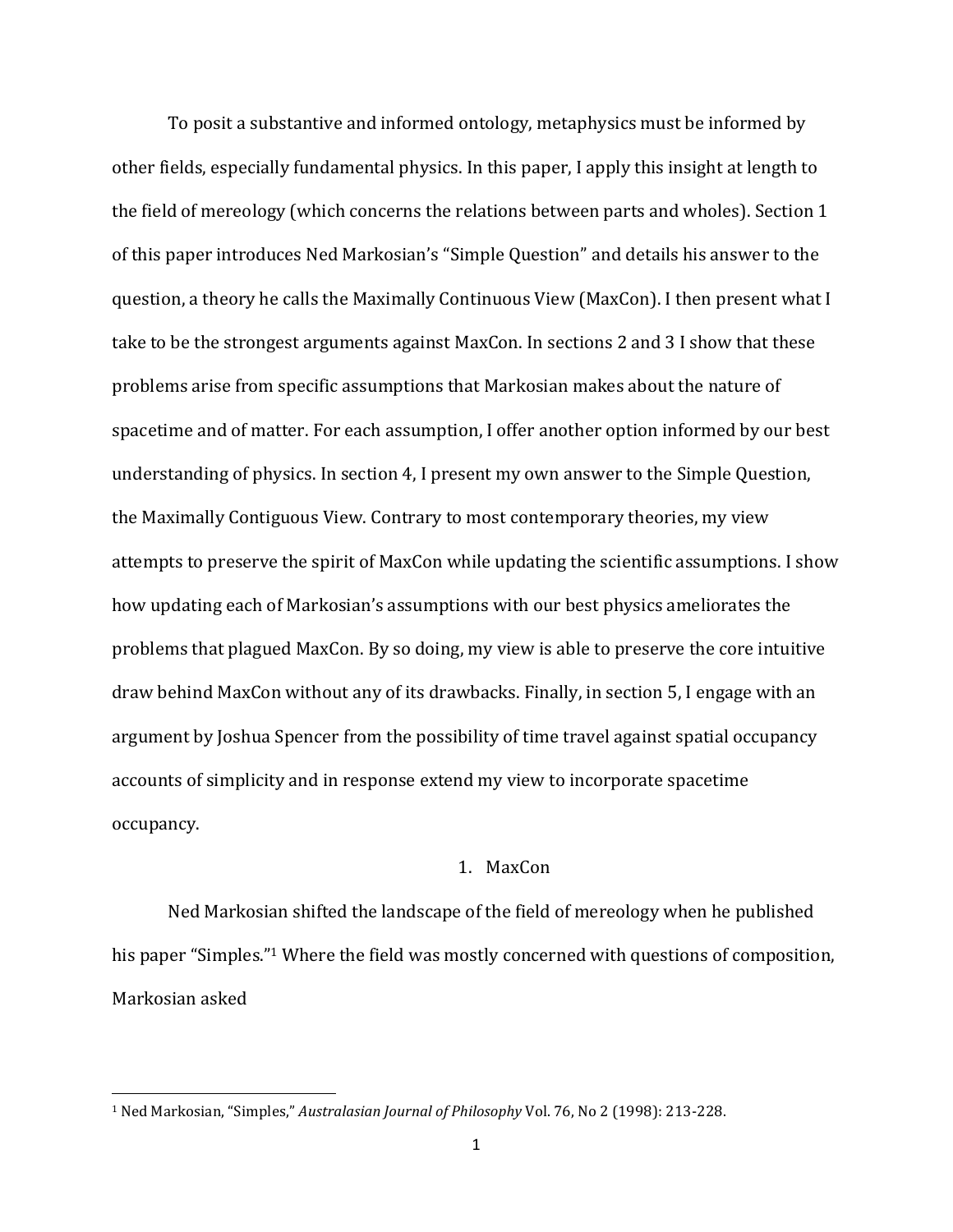**The Simple Question**: What are the necessary and jointly sufficient conditions for an object's being a simple?<sup>2</sup>

By stipulation, a material simple is an object with no proper parts. However, such a definition does not help us locate the simples or give any illumination on other mereological categories such as parthood. Thus, we want an answer to the Simple Question that does not make reference to parthood or any other mereological term. After surveying a few intuitive answers to the question, Markosian posits the following:

**The Maximally Continuous View of Simples (MaxCon)**: Necessarily, *x* is a simple iff *x* is a maximally continuous object.<sup>3</sup>

Where:

l

*x* is a maximally continuous object  $=_{df} x$  is a spatially continuous object and there is no continuous region of space, R, such that (i) the region occupied by *x* is a proper subset of R, and (ii) every point in R falls within some object or other.<sup>4</sup>

Despite the unintuitive verbiage, MaxCon is conceptually straightforward. To find a

simple, you must first isolate some region of space that is continuous and entirely filled with matter. <sup>5</sup> Then, you must determine whether that region is a proper sub-region of another region that is also continuous and matter-filled. This process continues until no such greater region can be found, at which point the matter in that region constitutes a simple.<sup>6</sup> Loosely, something is a simple just in case it is separate from anything else and has

<sup>2</sup> Ibid. Note: the majority of people working on simplicity are concerned with material simplicity in particular. In general, it is thought that if there is a mereology of e.g. concepts or non-physical concreta, then those principles will be distinct from material mereology. At least, this will be an assumption of this paper. <sup>3</sup> Markosian, "Simples."

<sup>4</sup> Ibid. Markosian borrows his topological definitions from Richard Cartwright's "Scattered Objects" (1975).

<sup>5</sup> Talk of "matter" is introduced in Ned Markosian, "Simples, Stuff, and Simple People," *The Monist* 87 (2004): 1-3.

<sup>6</sup> Talk of "constitution" is introduced in Ibid., 3-4.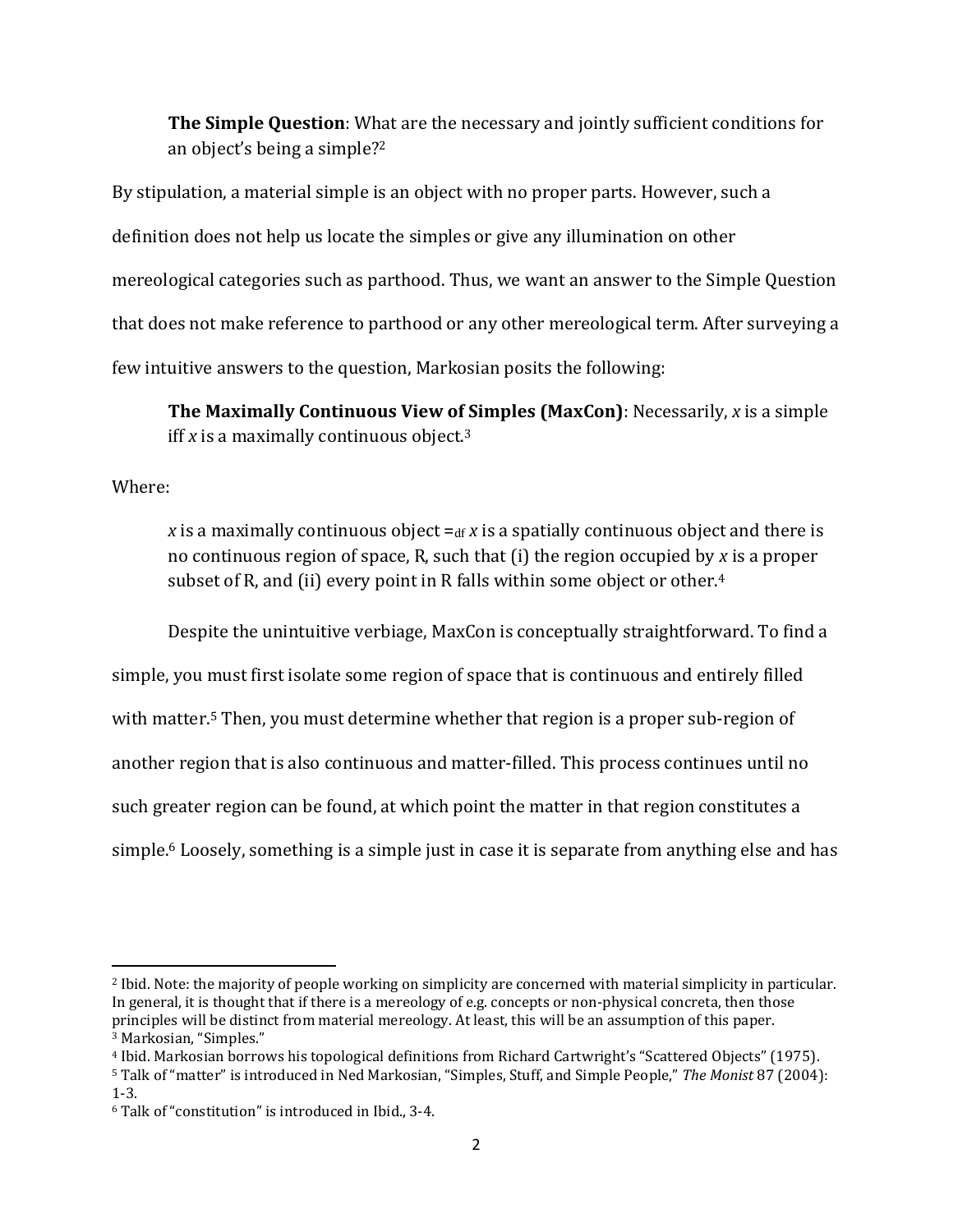no portion that is separate from the rest. Finally, it may help to note the inverse of the view, namely that composite objects must occupy disjoint regions of space.

This core intuition is strong, and ought to be upheld if possible. However, things quickly break down when we push on the theory to test its limits. First, this view gives no reason to think that there could not be a very large mereological simple, say, a maximally continuous, life-sized statue of Joe Montana. All that this would require is enough matter arranged continuously. However, such a simple would fly in the face of our usual assumptions about simples (e.g. that they are small). Additionally, we lack any evidence that would lead us to believe that such an object would be as feasible as MaxCon makes it out to be. In particular, while such large simples may be physically difficult to construct, there is nothing in an ideal theory that would disallow arbitrary amalgams of matter to be made into simples. A second, more damning, objection was formulated by Markosian himself and further developed by Kris McDaniel. <sup>7</sup> This objection involves the possibility of perfect contact between non-identical objects. However, to explain the argument will require a short detour into the field of topology.

Topology is a sub-discipline of mathematics which is concerned with the geometric properties of space "that are preserved through deformations, twistings, and stretchings of objects."<sup>8</sup> One of the central distinctions drawn in topology is between open and closed regions of space. These terms are best understood by analogy with the number line. If a number is "less than or equal to 1," there is a greatest number that it can be—a determinate upper bound to its value—1. If something is merely "less than 1," this fact does

<sup>7</sup> Kris McDaniel, "Against MaxCon Simples," *Australasian Journal of Philosophy* Vol. 81, No. 2 (2003): 265-275. <sup>8</sup> Eric W. Weisstein, "Topology," from MathWorld—A Wolfram Web Resource.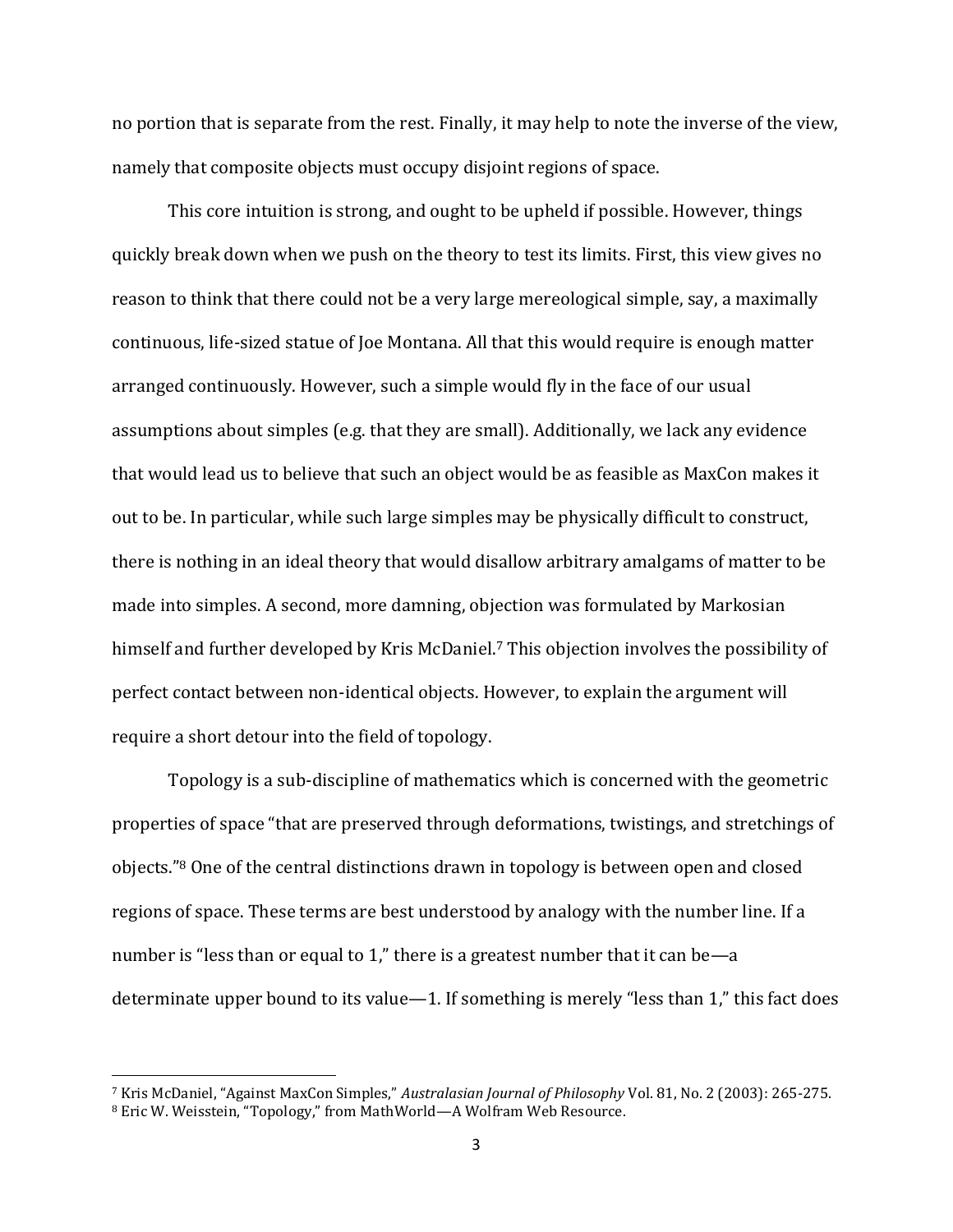not obtain—no matter how close a number is to 1, there will always be another number that is closer to the boundary. The same can be said of regions. A region is topologically closed just in case it has a determinate outer bound (a final point along its surface or edges), and topologically open just in case such a bound does not exist. Some regions can act as receptacles for objects, and the view that any kind of region can be a receptacle is called a liberal theory of receptacles. <sup>9</sup> We then define an object's topological features derivatively from the region it exactly occupies: open if it occupies an open region, closed if it occupies a closed region, and perhaps mixed if the region is partially open and partially closed.

For truly perfect contact between two objects, it is theorized that one of the objects would need to be closed (to supply that final bound), and the other open (to accept that final bound). With this in mind, if we have two objects, A and B, one of which is at least partially topologically open and the other at least partially topologically closed, we can imagine the two coming closer together until they come into perfect contact with one another, thus occupying a continuous region of space. If MaxCon is true and we have a liberal view of receptacles, then in the instant that we would expect A and B to touch, we would instead witness either the annihilation of A, the annihilation of B, or the annihilation of both A and B and the spontaneous appearance of a new thing, C, *viz.* the simple occupying the relevant maximally continuous region. However, our intuitions generally lead us to believe that all we see is two distinct objects coming into contact. The intuition can be strengthened if we imagine the two 'bouncing' off one another, which would require

<sup>9</sup> Gabriel Uzquiano, "Receptacles," *Philosophical Perspectives* vol. 20 (2006): 427-451.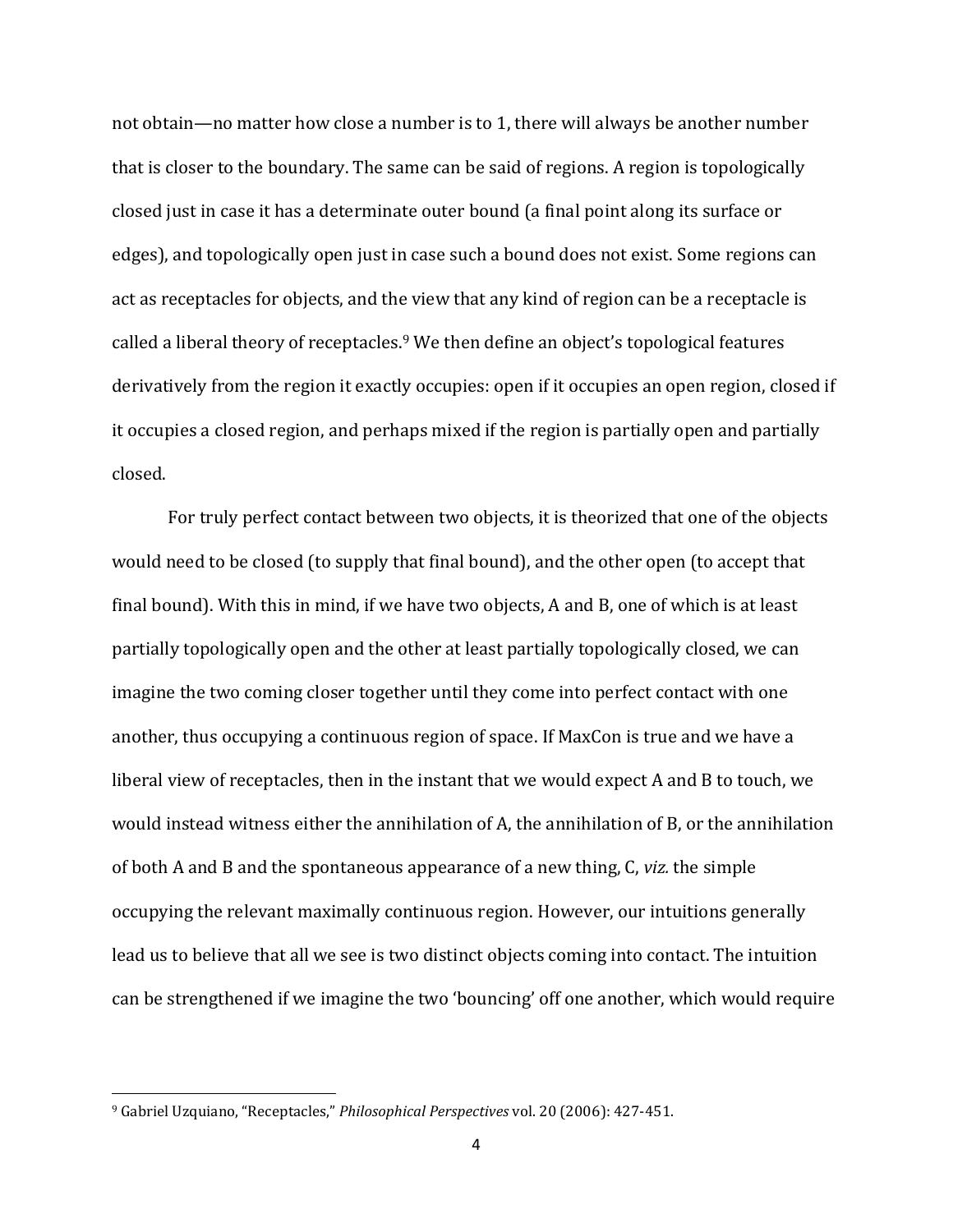the annihilation and spontaneous appearance of a number of objects over a very short span of time.

The oddity of this conclusion has been further highlighted by McDaniel who poses the Simple People Problem, in which we conceive of all of a person's simple constituents coming into perfect contact, perhaps by threading a simple length of string through all of the simples in that person's body, thus making a single, large simple: a simple person. Then, we can conceive of two such people coming into contact and forming a single material object. However, intuitively both persons persist, despite there being only one material object. Assuming that persons are material objects, this spells trouble for MaxCon. <sup>10</sup> These bizarre outcomes are more than enough to turn many away from MaxCon.

#### 2. Theoretical Foundations of MaxCon: *Space*

Many of the issues with MaxCon stem from assumptions that Markosian makes about the way the world functions. One such wide-spread assumption is that space is classical. We say a space is classical when it is dense and continuous. A space is dense just in case "between any two atomic regions there is a third atomic region."<sup>11</sup> It will again be useful to consider a number line to understand this concept. Take any two numbers, say 1 and 2. Between these two numbers will be another: 1.5. But between 1 and 1.5 will be another number: 1.05. With some reflection, we can see that this process can be repeated ad infinitum. So too with points in space. A space is continuous just in case for any finite, extended portion of space, that portion is constituted by an uncountably infinite number of points such that any perfect cut in that space will necessarily leave half of the space along

 $\overline{\phantom{a}}$ 

<sup>10</sup> McDaniel, "Against MaxCon Simples," footnote 15, 270. For a more thorough version of the argument, see Joshua Spencer, "A Simple Paper."

<sup>11</sup> Joshua Spencer, "Material Objects in a Tile Space-Time" (Ph.D. thesis, University of Rochester, 2008), 1.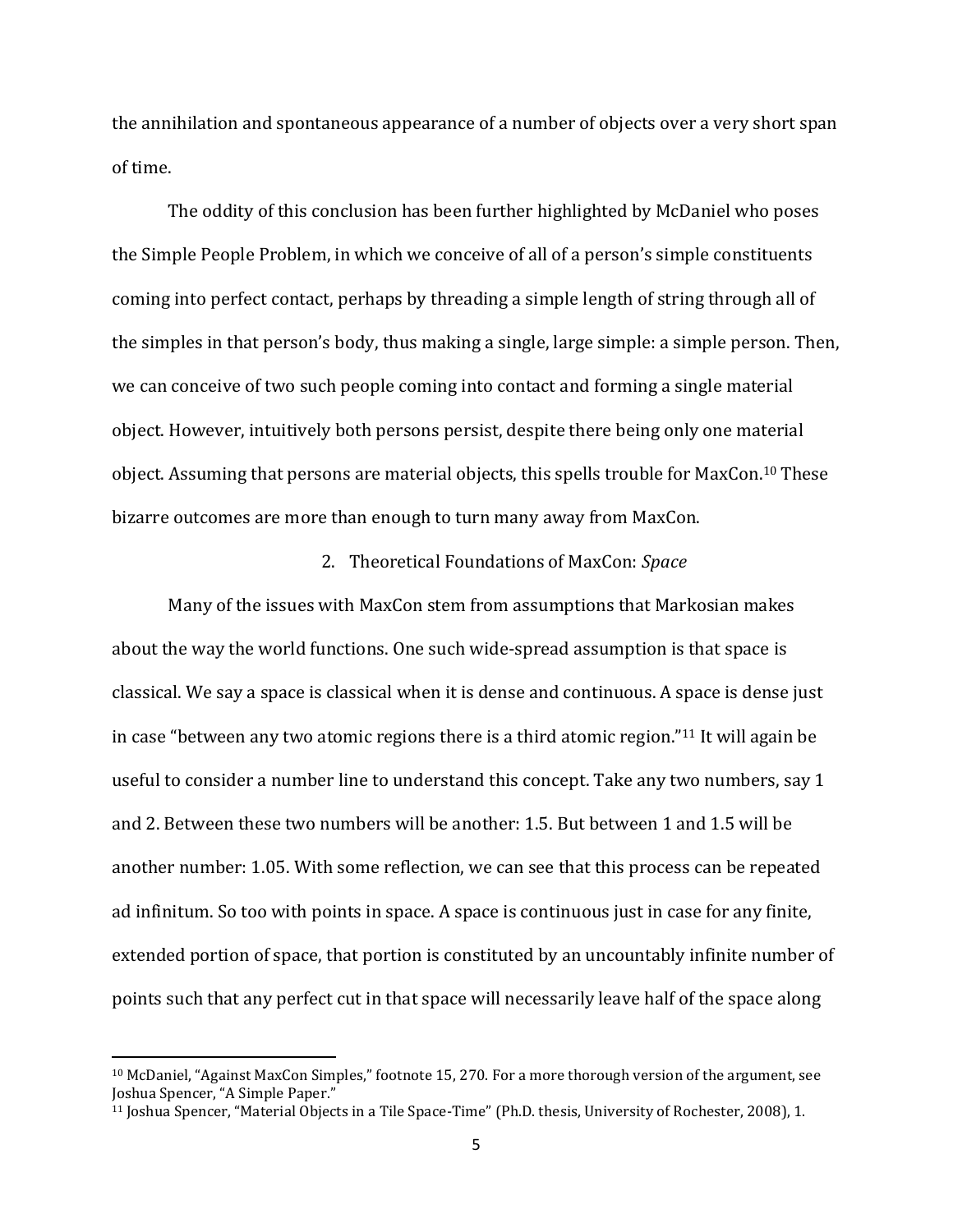the cut topologically open and half topologically closed. Returning to the number line, there are uncountably infinite numbers between 1 and 2. Furthermore we can make a perfect cut (called a Dedekind cut) in those numbers at 1.5 by isolating just those numbers that are greater than 1.5, forming an open boundary. However, this necessarily creates a closed boundary on the other side since 1.5 is not included in the former category and thus constitutes the upper bound of that set of numbers. And again, we can apply this insight to space. Thus, in more approachable terms, classical space assumes that space is fundamentally like a 3-dimensional Cartesian grid with points in space exactly corresponding to an ordered triplet of real numbers. 12

While classical space seems to be the default belief held by most people, it comes with a host of paradoxes that give us good reason to be suspicious of it. To be clear, the following is a cumulative-case argument meant to weaken the intuitive support for classical space. None of the arguments are meant to be knock-down defeaters of that conception of space, and indeed classical space remains by far the more popular option. However, it is my impression that that consensus is waning, in no small part because of the considerations I raise. First, classical space allows for topologically open and closed regions, which, paired with the possibility of extended objects and a liberal view of receptacles, implies the possibility of topologically open and closed objects. Above, we employed these concepts to allow for perfect contact, but we can also use them to disallow contact. Take two topologically closed objects. As we move them closer together, we can track just the

 $12$  Because of special relativity, it will turn out that space will correspond to a Minkowski spacetime rather than Cartesian space, and general relativity will further deform the space. However, the relationship to the real numbers remains fixed in both.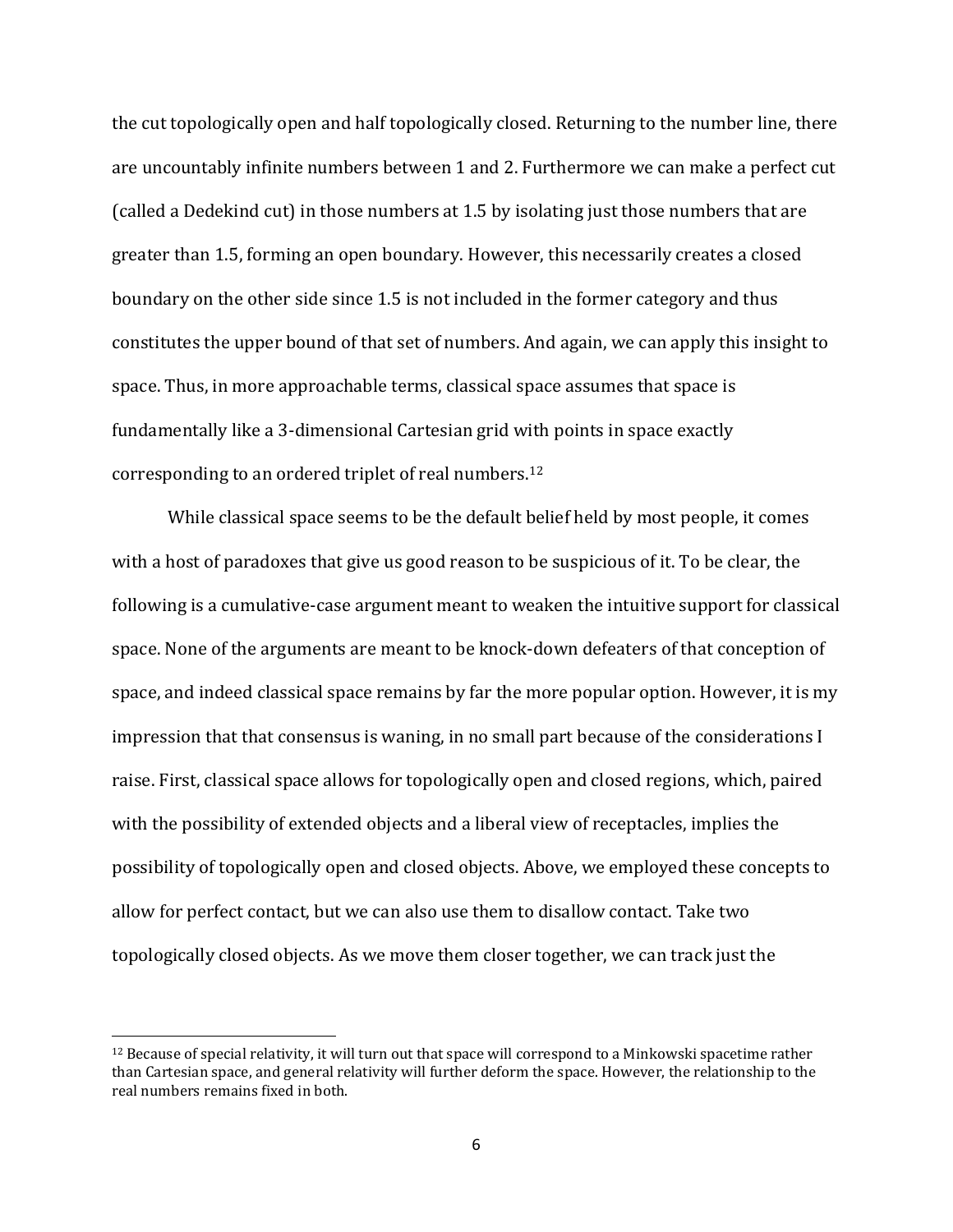location of their closest points (where they would inevitably touch). However, because classical space is dense, there will always be an uncountable infinity of points between these two points. No matter how close they get, they can never actually touch.<sup>13</sup> Note too, that this is not because of any external force or from their collision. No physical impediment exists, but still no matter how much we try to move the objects together, by definition they cannot meet. The situation is similarly odd when both objects are topologically closed. The objects are able to move together until there is zero distance between them and still fail to touch, and were they to collide they would mysteriously repel without ever coming into contact. Again, note that this is not because of any forces like the electromagnetic repulsion we find in reality, but is rather the result of their geometry alone.

Classical space also gives rise to some of Zeno's paradoxes of motion. For example, the Paradox of the Dichotomy says that to reach some point, you must first get halfway there, but to get halfway you would first have to get halfway to the halfway point (one quarter the way), and so on.<sup>14</sup> In the end, you end up having to complete an infinite number of tasks in a finite time to reach the original target point. The standard response to the paradox is to highlight that the requisite time in question is also being reduced down toward 1/infinity. Thus, for any distance traveled, the time required to cross that distance will reduce concomitantly; crossing each of two regions takes half as much time as crossing the whole distance, crossing each of one billion regions takes one billionth as much time as crossing the whole region, and so forth. This is roughly the way that calculus interprets

 $\overline{\phantom{a}}$ 

<sup>13</sup> Dean Zimmerman, "Could Extended Object Be Made Out of Simple Parts? An Argument for 'Atomless Gunk'" *Philosophy and Phenomenological Research*, Vol. 56, No 1 (1996): 11-19.

<sup>14</sup> Nick Huggett, "Zeno's Paradoxes," *The Stanford Encyclopedia of Philosophy* (2018).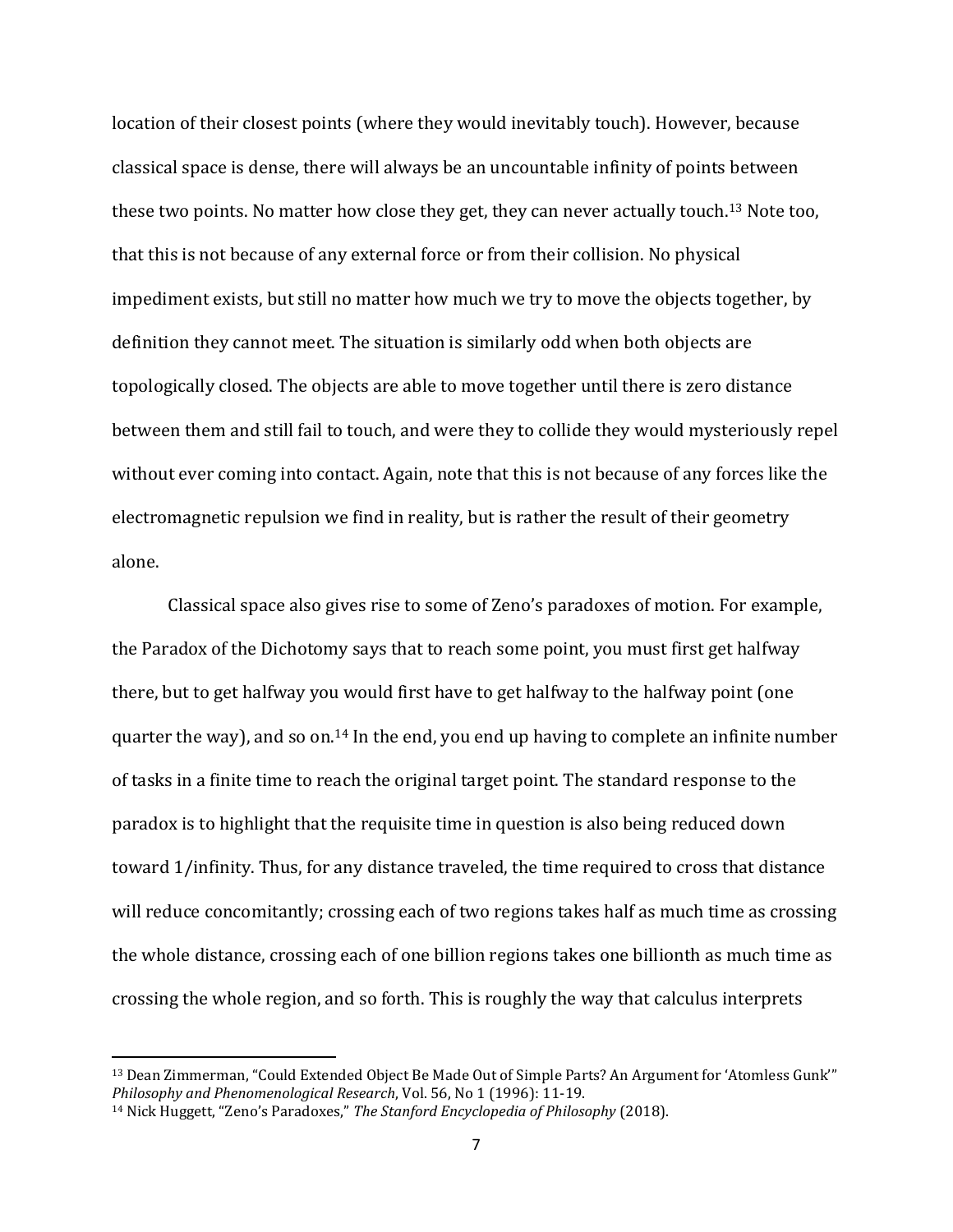continuous rates of change. However, this leads to its own problems, such as the fact that all distances end up containing the same amount of points (a one inch line and the entire observable universe contain the same cardinality of infinity of points). Additionally, it is the resultant infinities that allow for the Banach-Tarski paradox, which says it is possible to take an object in classical space and cut it into up to five distinct pieces, all of which are the same size and mass as the original.<sup>15</sup> While it is not feasible to instantiate this paradox (as it requires infinitely complex cuts using the Axiom of Choice), the metaphysical possibility would persist, which is enough to weaken our trust in classical space.

The most prominent alternative to classical space is discrete space. We say a space is discrete just in case it is not dense, i.e. there are spatial atoms between which there are no other spatial atoms. Given some plausible restrictions, such as space being uniform in each direction and not changing drastically across different regions, discrete space also yields a space that is non-continuous and thus contains a finite number of spatial atoms in each finite region. I follow Spencer's terminology and will call extended, discrete spatial atoms "tiles," and any space or spacetime composed entirely of tiles a "tile space." One important upshot of choosing a tile space is that it leads to spatial atoms that tessellate, fitting together in a way that does not allow of gaps. There are many ways of specifying different sorts of tile spaces, but these basic tenants are enough for the view I ultimately plump for.

While the possibility of tile space may be initially suspect, it is not without precedent. Scientists have long searched for a theory of quantum gravity that would unite general relativity and quantum mechanics. Such a theory would fully embrace Einstein's

<sup>15</sup> Eric W. Weisstein, "Banach-Tarski Paradox," from MathWorld—A Wolfram Web Resource.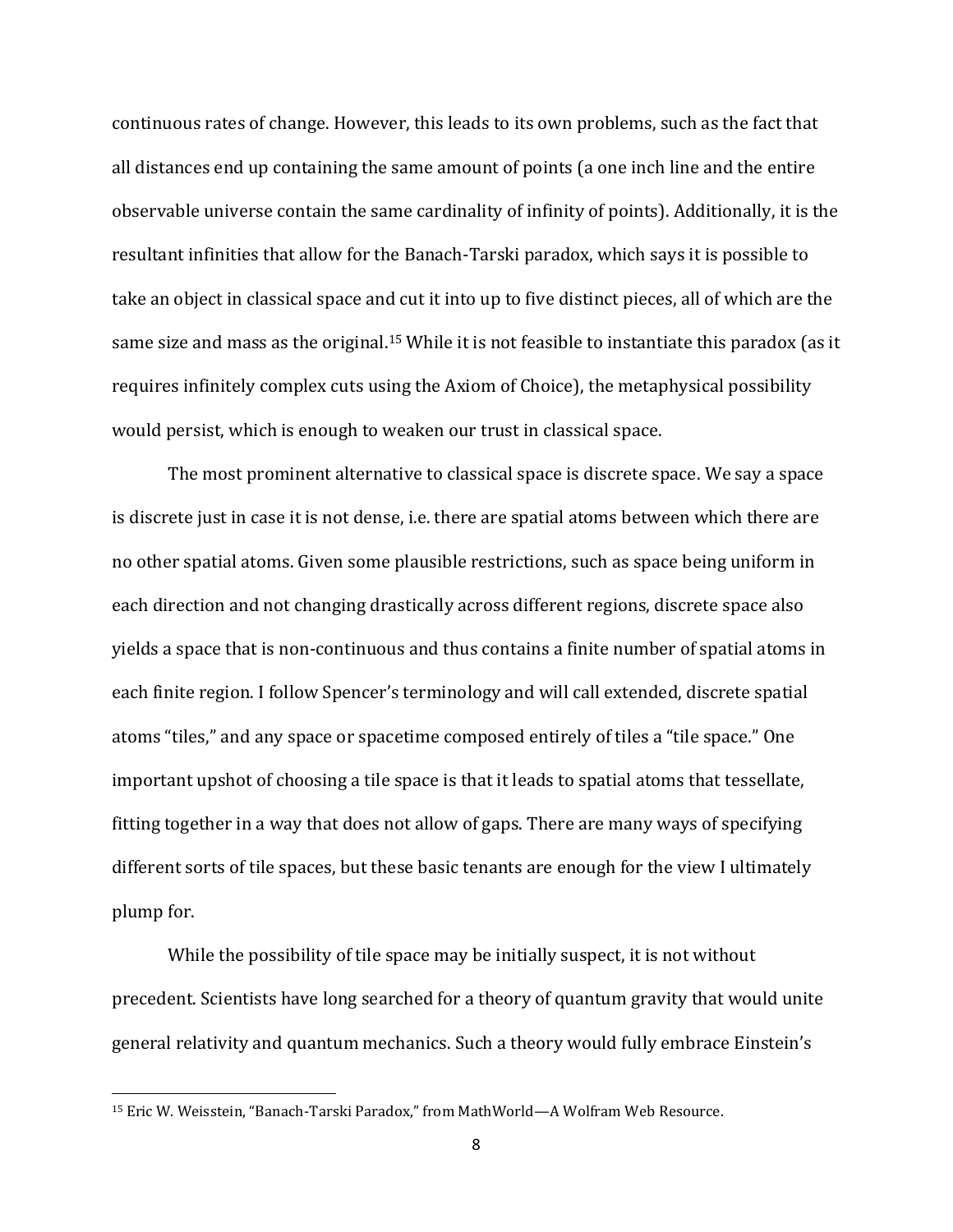insight—that there is no absolute space—by positing a gravitational field which describes the geometric quantities of length, area, and volume.<sup>16</sup> One of the most promising avenues for such a theory is that of loop quantum gravity. Loop quantum gravity attempts to bring Einstein's gravity field fully under quantum field theory, which would necessitate the gravitational field to be quantized, i.e. for the geometric quantities of length, area, and volume to come in discrete packets.<sup>17</sup>

Furthermore, there is already a length at which our understanding of physics and our concept of distance fail: the Planck length (1.6X10-35 m). In the remainder of this section, I will offer a cumulative-case argument for approximately Planck length-sized tiles. As with my arguments against classical space, none of the following arguments on their own offer proof of tile space, but together give some reason to think that space may be composed of tiles. One way to visualize this breakdown is by thinking of a quantum version of Zeno's Tortoise thought experiment. We can imagine one stationary (or relatively slow moving) particle, which we will call Tortoise, and one moving (or relatively faster) particle, which we will call Achilles. At time *t<sup>1</sup>* we can tell that Achilles is behind Tortoise, whereas at time *t<sup>2</sup>* we can tell that Achilles is in front of Tortoise.<sup>18</sup> If we assume a classical, continuous spacetime, then there will be some time  $t_n$  at which Achilles is less than one Planck length

<sup>16</sup> Carlo Rovelli, "Quantum spacetime: What do we Know?" in *Physics Meets Philosophy at the Planck Scale: Contemporary Theories in Quantum Gravity*, eds. Craig Callender and Nick Huggett (Cambridge: Cambridge University Press, 2001), 110-111.

<sup>17</sup> Lee Smolin, *Three Roads to Quantum Gravity*. (New York: Basic Books, 2000), 95-105.

 $18$  To minimize the indeterminacy introduced by the possibility of quantum tunneling, we can imagine that at  $t_1$  Achilles is trapped using an ideal, infinite-potential barrier on one side of a perfect vacuum chamber while Tortoise is held somewhere in the middle. At some time, we release Achilles and accelerate it toward the opposite end of the chamber, causing it to pass Tortoise, and at exactly *t<sup>2</sup>* Achilles strikes a sensor attached to the opposite wall. The general point I am making does not seem targetable by other technical concerns though.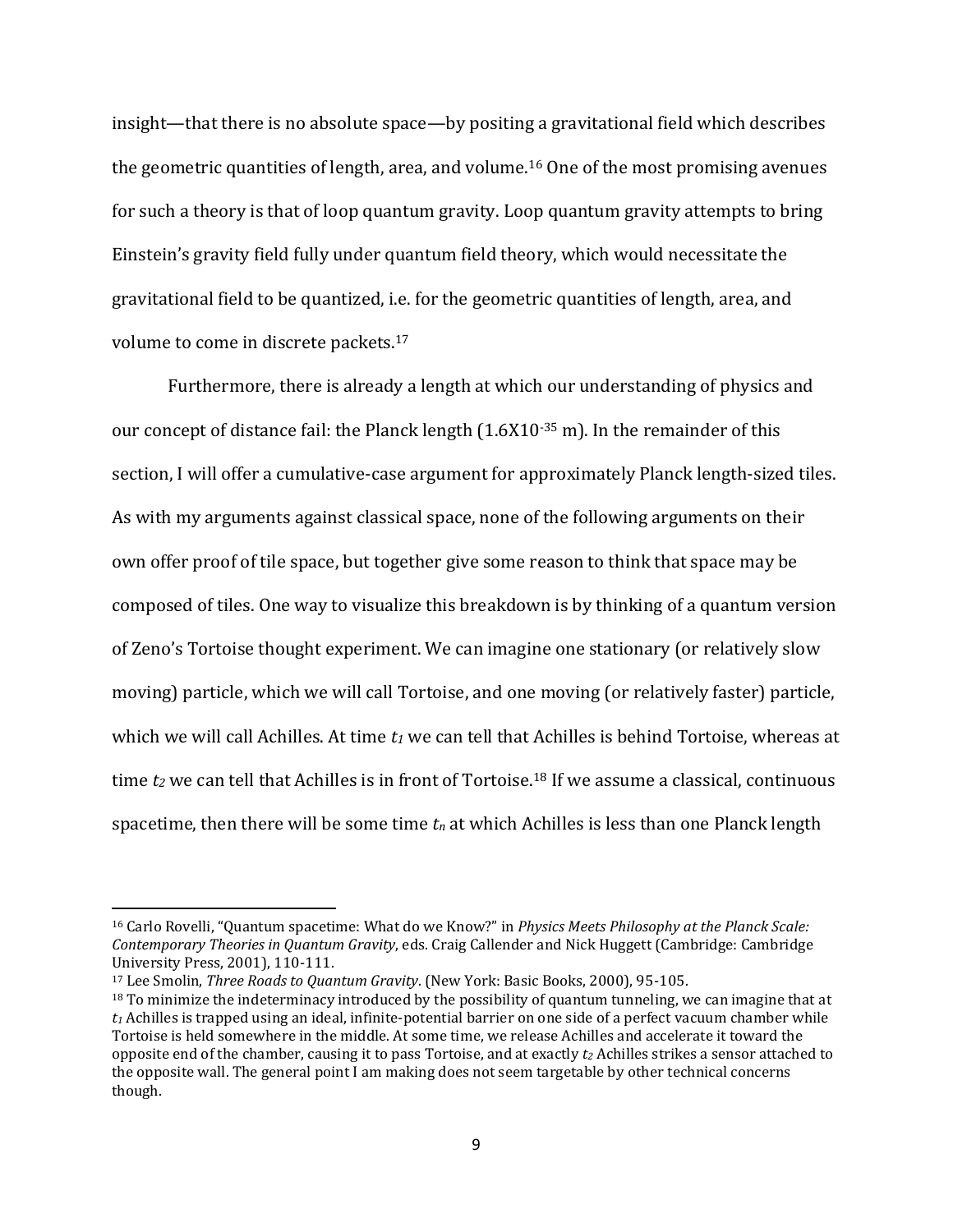behind Tortoise. However, at this scale, spacetime is wholly dominated by quantum phenomena (which will be touched upon below), which make it impossible to differentiate between the two locations.<sup>19</sup> Thus, to say that Achilles is one-tenth of a Planck length behind Tortoise is a metaphysically indistinguishable state of affairs from Achilles being one-tenth of a Planck length in front of Tortoise. Thus, while we may be able to conceive of distances below this threshold, they, in reality, do not exist.

Another reason to think that the Planck length is fundamental has to do with the entropy of black holes. Entropy, roughly, is the measure of the disorder in a system, and is tied to the statistical likelihood of certain sets of micro-states that macroscopically "appear" the same.<sup>20</sup> One may then wonder about the entropy inside of a black hole. Because black holes are the densest possible configuration of matter, they will also have the highest entropy since any arrangement of matter within their event horizon will yield an identical-appearing black hole.<sup>21</sup> Surprisingly, it has been shown that the entropy inside of a black hole is determined by the number of Planck lengths squared needed to tile the surface area of the black hole's event horizon.<sup>22</sup> Since black holes will have the greatest possible entropy, and the entropy of black holes comes in discrete units of Planck squares,

 $\overline{\phantom{a}}$ 

 $19$  For those with some knowledge of quantum mechanics: the way we define location is using an object's de Broglie wavelength, but the de Broglie wavelength does not differentiate between locations at the Planck scale.

<sup>&</sup>lt;sup>20</sup> This sense of appearance is vague but intuitive enough. If I drop some cream into my coffee, there are many configurations that make the cup appear fully mixed together and homogenous, while there are relatively very few configurations which appear the same as all the cream pooling in one corner.

<sup>21</sup> Brandon Carter, "Axisymmetric Black Hole Has Only Two Degrees of Freedom," *Physical Review Letters* vol. 26 no. 6 (1971): 331.

<sup>22</sup> Jacob D. Bekenstein, "Black Holes and Entropy," *Physical Review D* vol. 7 no. 8 (1972): 2334. For a more approachable discussion, see also Brian Greene, *The Fabric of the Cosmos: Space, Time, and the Texture of Reality*, (London: Penguin Books, 2004), 151-156.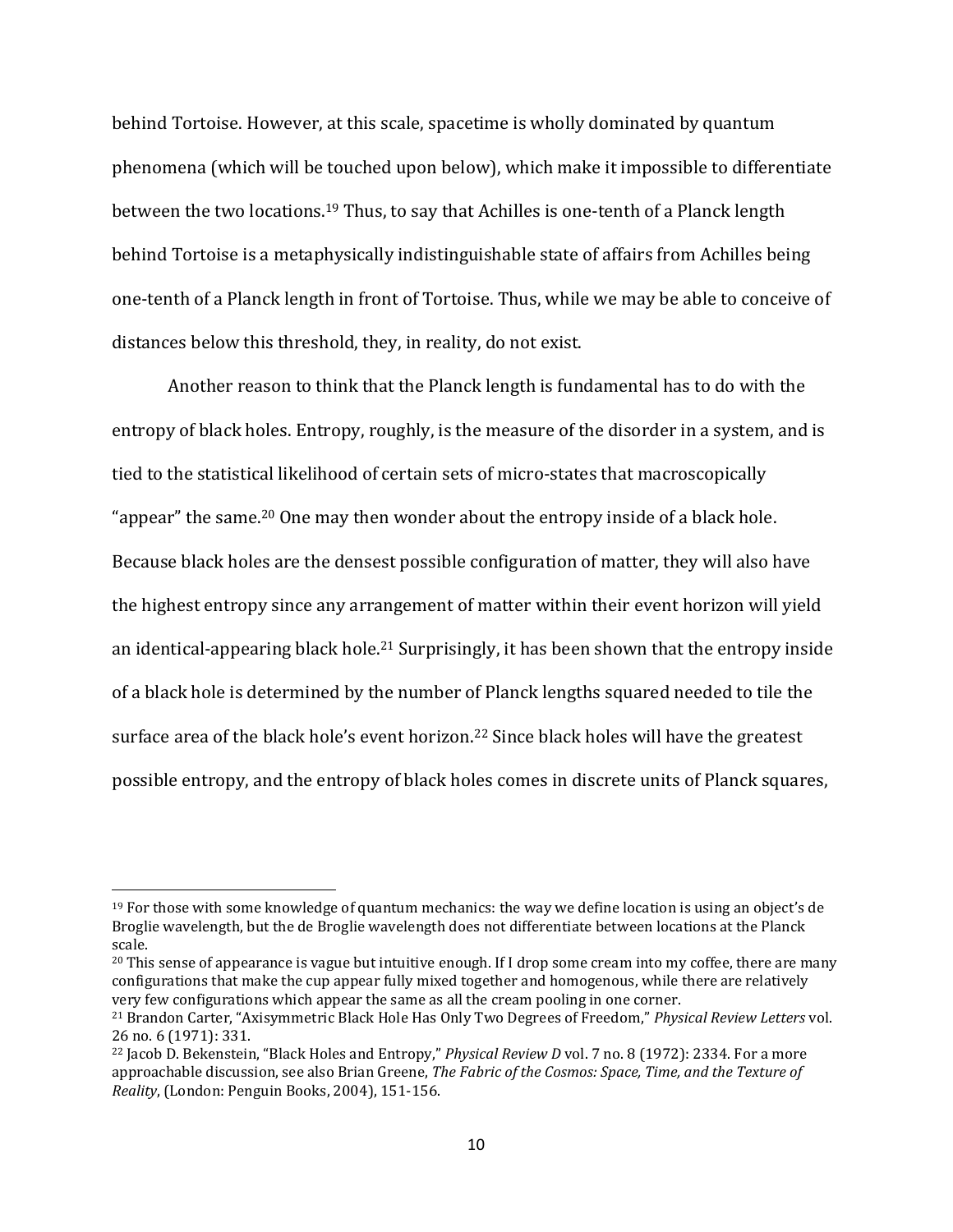it would appear that the Planck square is the fundamental unit of space.<sup>23</sup> To see why, assume for *reductio* that there were smaller regions. Then we could conceivably recombine the matter in those smaller areas and thus increase entropy. But this contradicts the scientific posit that black holes have maximal entropy. Thus, science would seem to suggest that Planck units are fundamental.<sup>24</sup>

Finally, the Planck length operates as an observational barrier. When investigating subatomic space, we cannot directly observe any phenomena because it is too small. However, we are able to circumvent this problem by packing incredible amounts of energy into those areas and observing the results (this is the basic principle on which particle accelerators and colliders are built). But this solution only works to a point. Eventually, just the energy being packed into the area will create enough gravitational force to form an energy-based black hole, called a kugelblitz. The limit below which we cannot probe without forming a kugelblitz just so happens to be the Planck length.<sup>25</sup>

l

 $23$  This interpretation is not without its own controversies. There are some reasons to think that perhaps these measurements are the result of intense gravitational effects. Additionally, there is an even more remarkable theory that, assuming a 3+1 dimensional analog of AdS-CFT duality, allows for the universe to be one infinitely large hologram, which would explain the relationship between black hole entropy and surface area (See Juan M. Maldecena, "The Large N Limit of Superconformal Field Theories and Super Gravity," *International Journal of Theoretical Physics* vol. 38 no. 4 (1999): 1113-1133). However, this theory has yet to receive a determinate mathematical model. Regardless, the above interpretation seems to be fairly standard.  $24$  Alternately, we can approach the problem as an answer to the quantum information paradox. We begin with the fact that black holes have maximum information (given similar reasoning as is supplied in the main text for their maximum entropy, as entropy and information are importantly linked). The only properties had by black holes are mass, spin, and charge, so it would seem that information about what fell into the black hole is destroyed. However, this violates the conservation of information. Thus, we might posit that that information is stored on the event horizon of the black hole and eventually yielded back into the universe via Hawking radiation. But then, since entropy is related to Planck squares on the surface of the black hole, were there more information than could be stored in those squares, then black holes would not have maximal density of information. But they do have maximal information. Thus, quantum information must come in packets regarding Planck squares at the fundamental level.

<sup>&</sup>lt;sup>25</sup> I recognize that this point is far from definitive on the matter; just because we cannot see that far down does not mean that those distances do not exist. However, it is interesting that the barrier exists at just that place where our ideas of distance break down.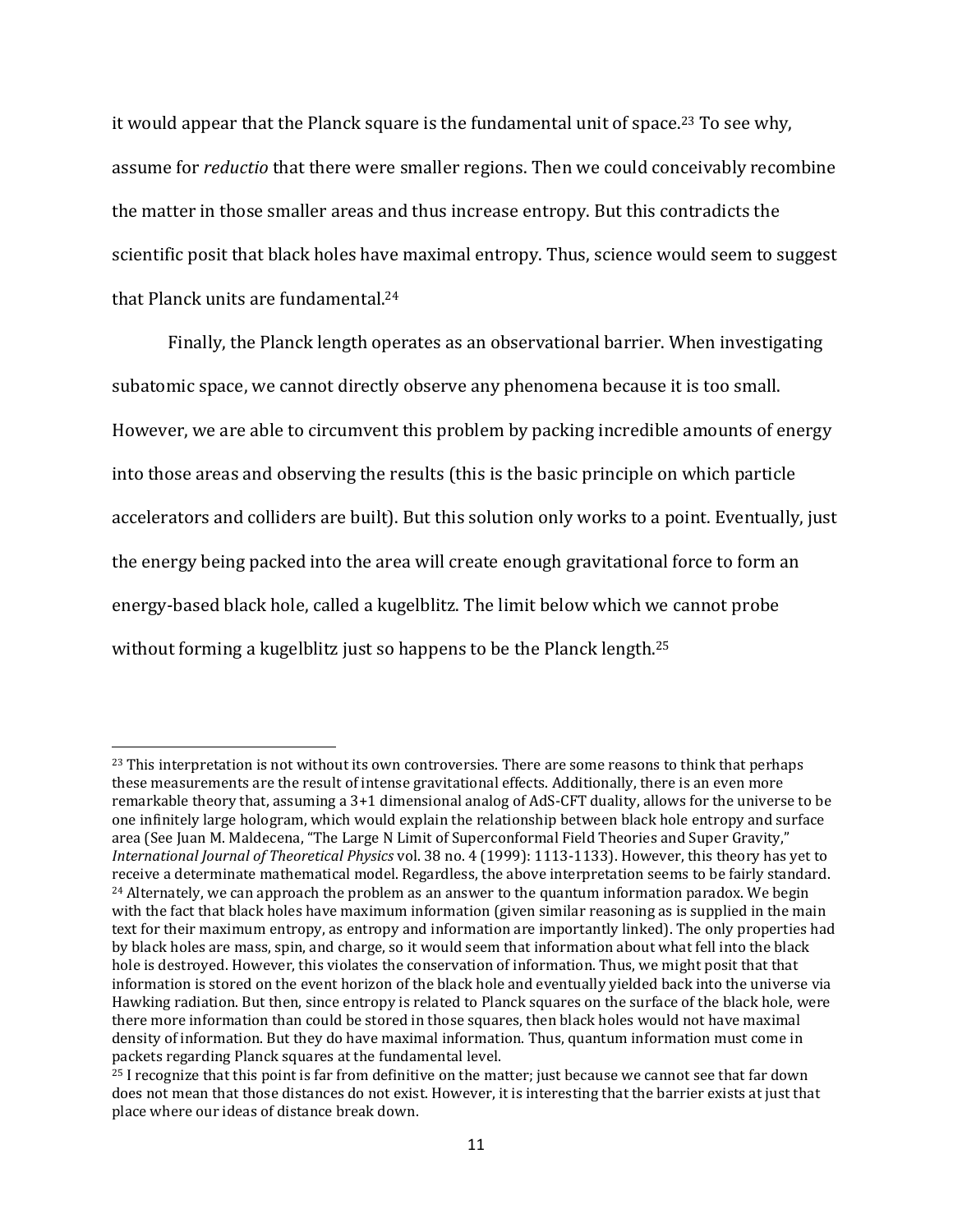While neither the prospect of quantum gravity, the break-down of our concept of space on smaller distances, the seemingly discrete nature of entropy in black holes, nor the observation barrier give us an absolute reason to affirm discrete space, all of these facts hint that our world is fundamentally discrete. Additionally, given the metaphysical and mathematical conundrums that arise from classical, continuous space, we have good reason to favor a discrete model.

#### 3. Theoretical Foundations of MaxCon: *Matter*

With the above theory of tiles, we are able to avoid the problems with classical space. However, Markosian still runs afoul with his understanding of matter. In particular, he assumes that micro-scale objects act classically. When I interact with a medium-scale object, say, a beach ball, it has familiar properties like the ability to move approximately according to Newton's laws, as well as having determinate location and momentum values. However, these properties only arise at this medium size. Our best understanding of particle physics, Quantum Field Theory, says that objects at the sub-atomic scale exist in different ways, which we dub particle-wave dualities.

One crucial upshot of this fact is the Heisenberg Uncertainty Principle, which states that every particle has both indeterminate position and momentum until one is measured. Importantly, this indeterminacy is metaphysical, not epistemic, so in some sense the particle is located in each possible location—a state called superposition.<sup>26</sup> At the moment of measurement, the indeterminacy of one of the values, say location, probabilistically

 $\overline{\phantom{a}}$ 

<sup>&</sup>lt;sup>26</sup> For the purposes of this paper, I assume we are using any of the leading theories besides Bohmian pilotwave theory. Most of what I say will be more closely in line with the Copenhagen interpretation and the von Neumann-Dirac collapse notation. However, it is easy enough to translate for those inclined toward GRW or Everett's pure wave mechanics.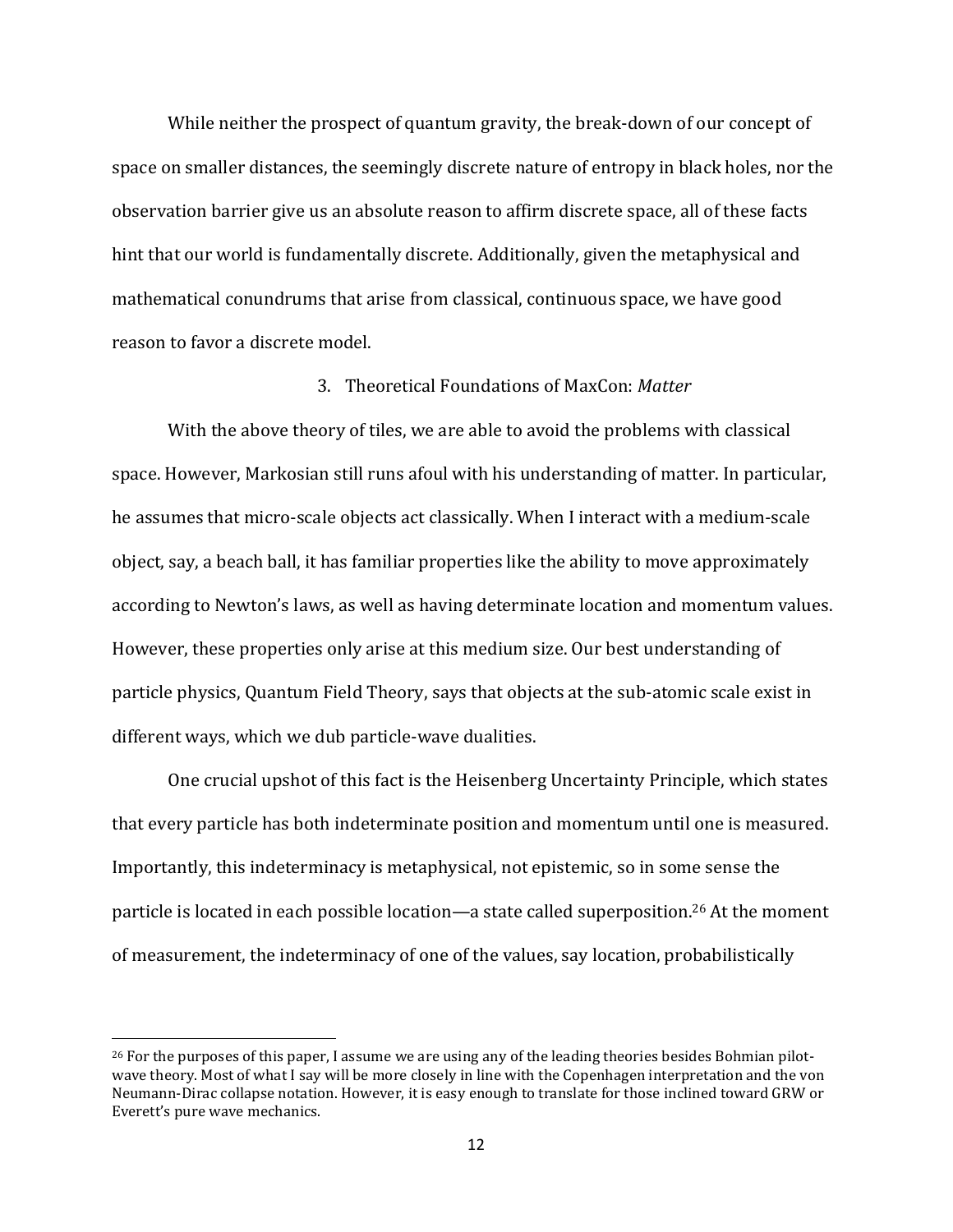snaps to one exact value—called an eigenvalue—while the other value, in this case the momentum, becomes wholly indeterminate. In essence, particles can only have precision in one domain at the expense of indeterminacy in another. The probability of finding a particle in a given location can be coded in a mathematical entity called a wave function. These wave functions evolve over time according to the Schrödinger equation, and we call the operation that snaps an indeterminate value, say of its location, to an eigenvalue, "collapsing" the wave function. Thus, we can conceive of an infinite set of ordered pairs of vectors,  $|x\rangle|p\rangle$ , that, for any given particle, give the possibility space for its eigenvalues of position and momentum, respectively. Then, when a measurement is made, the possibility space collapses to a determinate value, e.g. for location in three dimensions [2, 5.1, 3.7).<sup>27</sup>

This causes issues for MaxCon because we cannot say whether an object is maximally continuous or not when it, other objects, and even sub-portions of those objects, could exist in superpositions of locations. For example, take two electrons that are close to one another. If no measurement is made, the electrons exist in a superposition of states, some of which are continuous with one another and some of which are discontinuous. MaxCon gives us no way to evaluate this situation. Furthermore, since the majority of matter in the universe goes unobserved, MaxCon will fail to describe all but a very small

l

<sup>&</sup>lt;sup>27</sup> This is not to say that vagueness sneaks in or that classical logic breaks down. Similar to the way that space and time are relative and undergo Lorentz transformations from our perspective but spacetime coordinates are Lorentz invariant, superpositions appear as if they are indeterminate but we can describe their state in a Hilbert space wherein we can see that the super position is the particle determinately having values of less than 1 in numerous orthogonal bases that describe location in the infinite-dimensional manifold. For an approachable introduction to this material, see David Albert, *Quantum Mechanics and Experience*.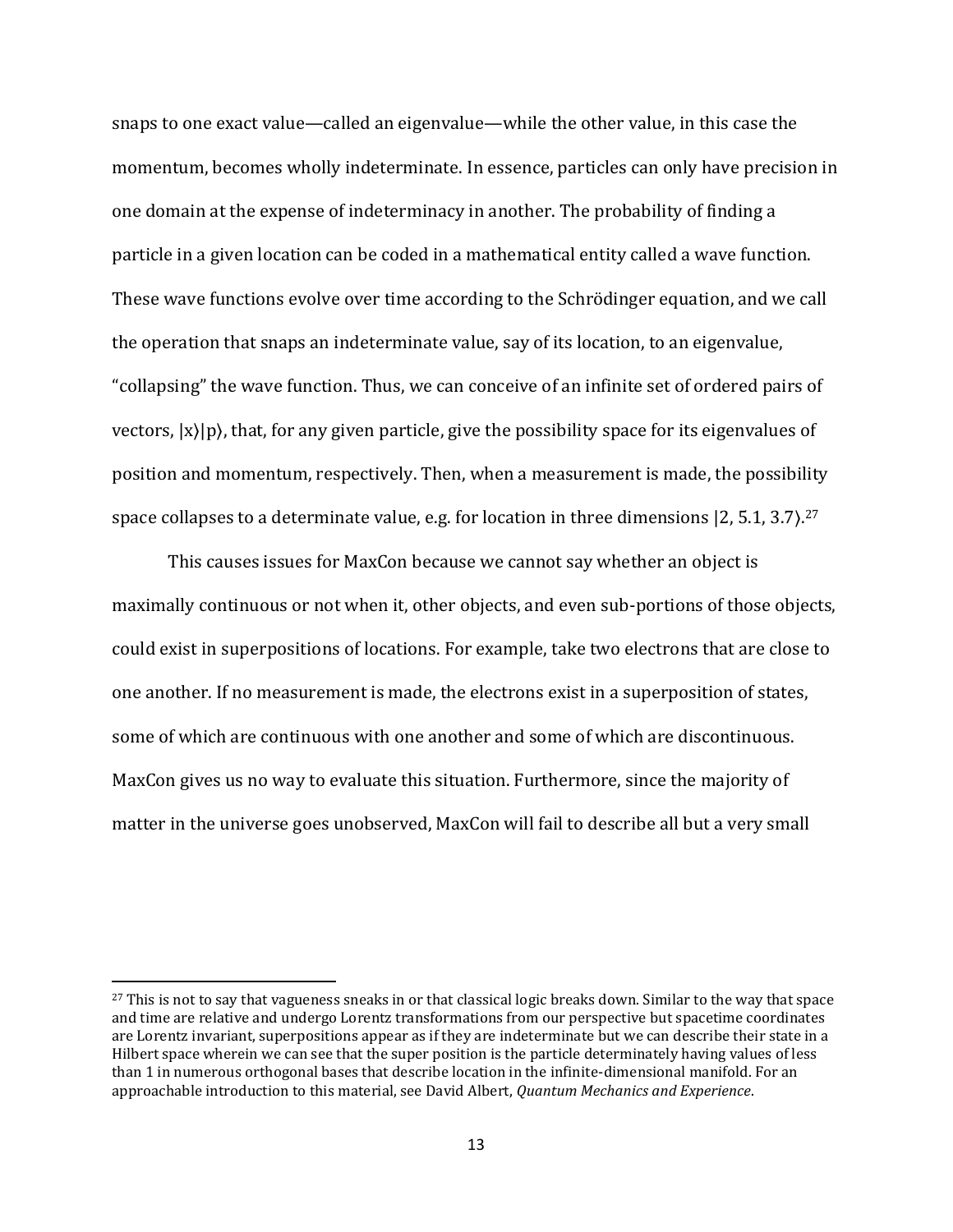subset of the matter in the universe, and only in the instant of measurement.<sup>28</sup> Such a limited theory cannot be what we are looking for.

#### 4. Maximally Contiguous Simples

For all that is wrong with MaxCon, I believe that its basic intuition (that simples should not allow of gaps) should be preserved. In this section, armed with the above scientific theories, I will offer an updated version of MaxCon which is better suited to respond to the usual objections.

While MaxCon relies on the concept of continuity, this is a topological term that only applies to classical, point-based spaces.<sup>29</sup> Therefore, we will need a version of this concept that works on tile spaces and can do the same theoretical work. However, since we cannot refer to sub-regions of the tile when defining this concept (since the tiles have no subregions), we will have to define this perfectly-next-to relation in a somewhat roundabout way. I offer the following as a possibility:

**Contiguity**: A set of tiles, S, is contiguous iff either S contains only one tile, or for any subregions of S, j and k, there is a path connecting them, all of whose members are members of S.

Where

l

a path is an ordered series of regions,  $m_1 - m_n$ , such that for any member of the series,  $m_{\Phi}$ , if there are members immediately preceding or following it,  $m_{\Phi-1}$  or  $m_{\Phi+1}$ respectively, then there is no region whatsoever between m⊕ and m⊕-1 or m⊕+1.<sup>30</sup>

<sup>&</sup>lt;sup>28</sup> This articulation of the argument strongly assumes the Copenhagen interpretation. However, other interpretations will have versions that fit their understandings. GRW will have collapses spontaneously, but even so, there will almost certainly be more matter in the universe in superpositions than in eigenstates of location. Everettian pure wave mechanics will have no collapse mechanics, only foliations of the wave function. These will yield similar results and can likewise ground the distinctness of particles.

<sup>&</sup>lt;sup>29</sup> More accurately, continuity and related topological terms like "open" and "closed" apply only to spaces that are divisible an unaccountably infinite number of times.

<sup>&</sup>lt;sup>30</sup> Thank you to Joshua Spencer for leading me both to this issue and to this style of response.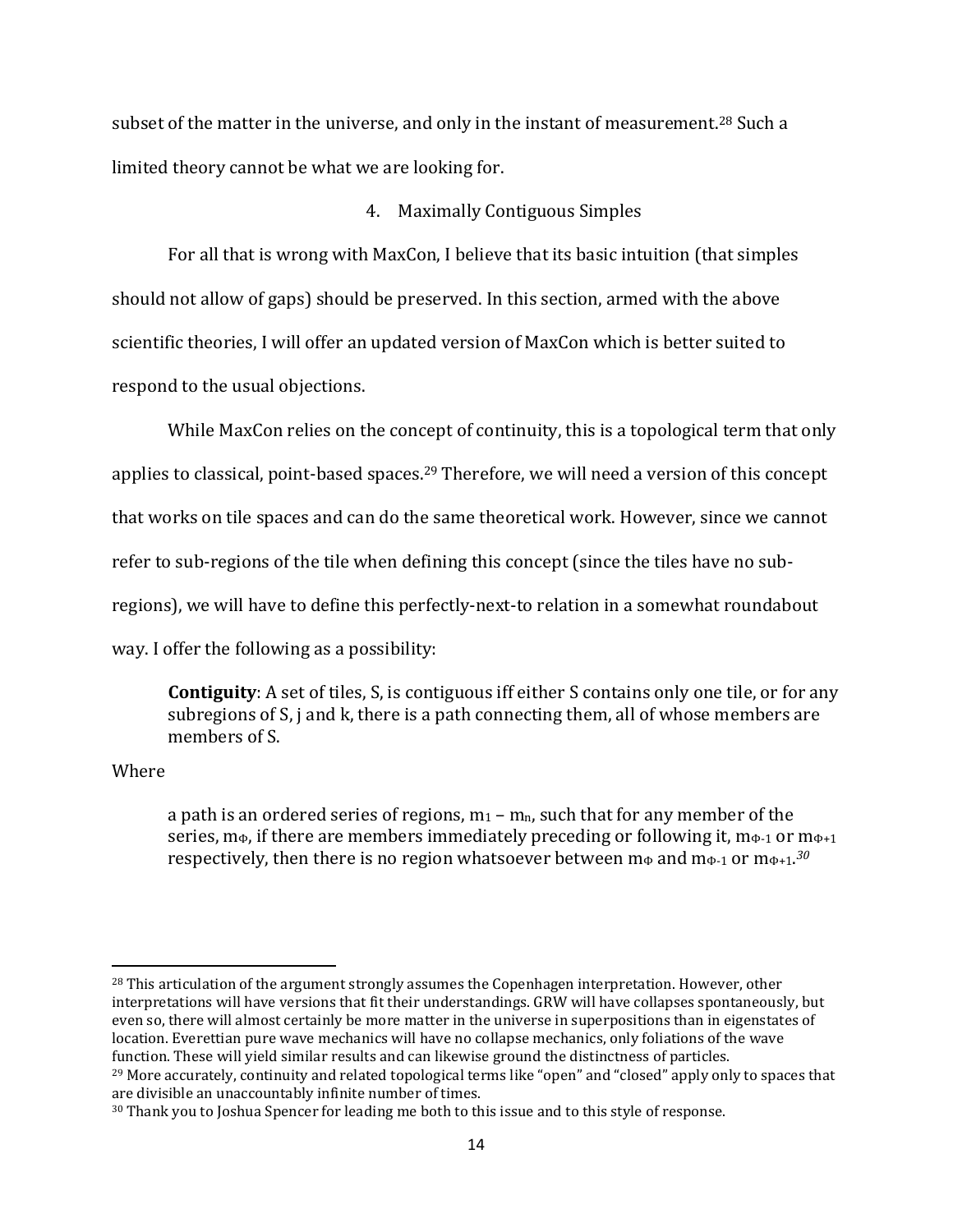Furthermore, I will call an object "internally contiguous" just in case all of the tiles occupied by that object are contiguous with one another via a path all of whose tiles are occupied by that object. With these definitions, we can easily switch from Markosian's maximal continuity to maximal contiguity without appeal to classical space:

**Maximal Contiguity:** An object *o* is maximally contiguous = df. *o* is internally contiguous, and there is no occupied tile *t* such that *o* does not occupy *t* and any tile in *o* is contiguous with *t* via a path that is occupied by something or other at each of its members.

With tile space, contiguity, and some quantum mechanics at our disposal, we can finally posit a fully developed theory. However, we must be careful in the formulation of the view. It would be tempting to claim an object is a simple just in case all of its possible eigenstates of position are maximally contiguous. However, this is much too strong. Take the case of photons in a laser. We may wish to claim photons are simples, but when they are in a laser's beam, they are packed so tightly that they overlap one another in a way that would make many of their possible eigenstates contiguous with one another. For a more nuanced approach, I offer the following.

**The Maximally Contiguous View of Simples**: An object *x* is a simple iff all of *x*'s possible eigenstates of position are internally contiguous, and there is no object *p* such that all of *p*'s possible eigenstates of position are contiguous with *x* via a path that is occupied by something or other at each of its members.

Note that maximal contiguity never appears in the view explicitly, but any eigenstate of a simple that collapses away from any other object will be maximally contiguous. This solves the problem with photons in lasers from above. Roughly, simples are the maximal things that always collapse together.

The influence of MaxCon on this view is quite clear, but it is its similarity to another view, the Indivisibility View of Simples, that helps it avoid the problem of perfect contact.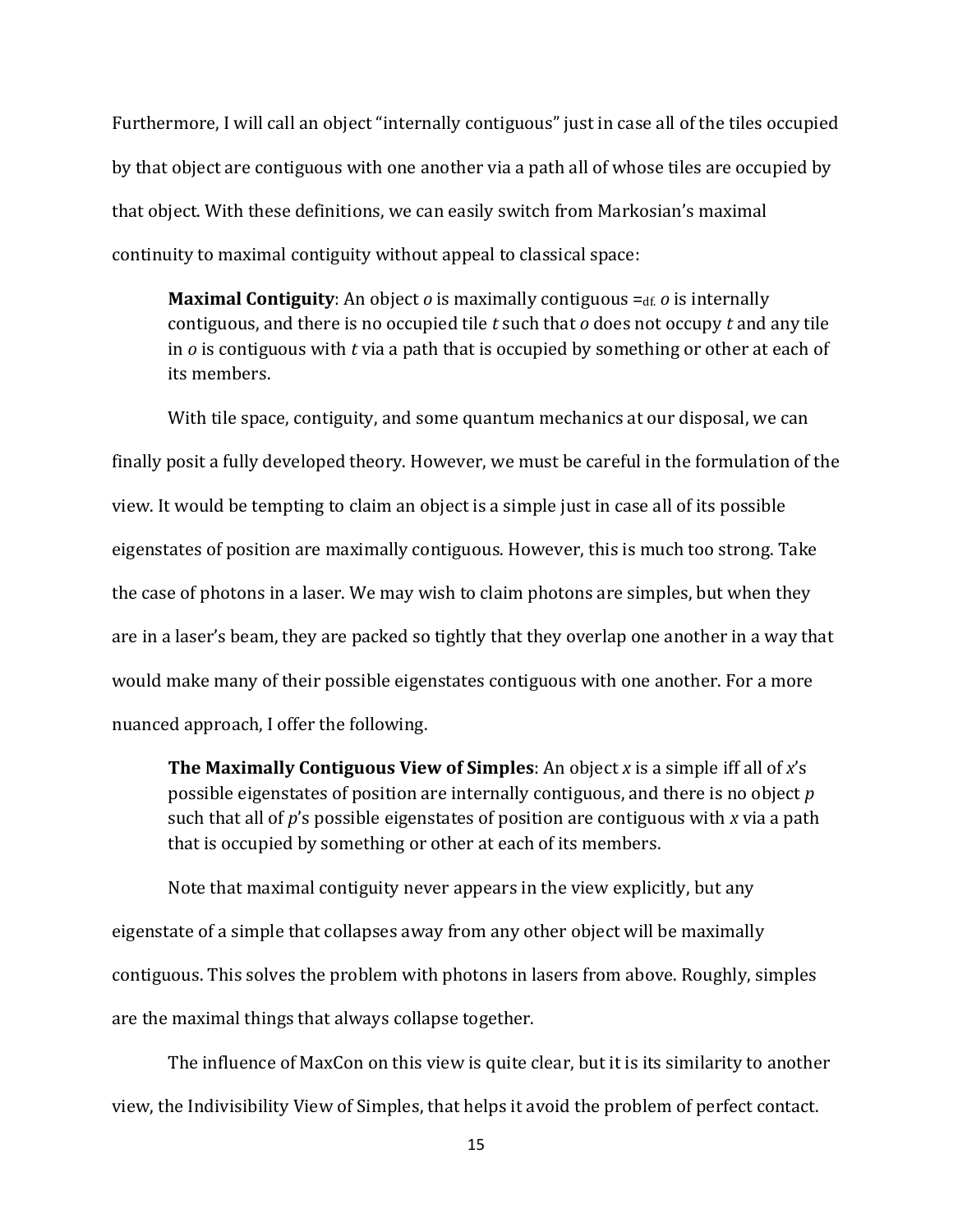The Indivisibility View states that an object is a simple just in case none of its portions can be separated (either physically or metaphysically) from any other portion.<sup>31</sup> Thus, while it is certainly the case that two simples will have possible, contiguous eigenstates, it will never be the case that they are necessarily contiguous if they are indeed separate simples.

To illustrate, we can assume that the fundamental particles of the standard model are simples, i.e. for each other thing in the universe *x*, there will be some possible eigenstate of the particle in question on which the particle is non-contiguous with eigenstates of *x*. So, I might wonder whether a meson is a simple or not. I make a measurement and find that the matter in the meson collapses into two disjoint internallycontiguous regions (perhaps corresponding to a bottom and an anti-bottom quark). I can then determinately say that the meson is not a simple, but the quarks could be. However, if I made a measurement with the strange result that there was only one contiguous region, this would not be sufficient to prove that the meson is a simple since there could have been other possible collapses for the constituents that were non-contiguous.

We are now in a position to respond to the problems that I originally raised for MaxCon. First, a life-sized, simple statue of Joe Montana on MaxCon merely requires that we glom together enough matter in a continuous region. On my view, while it may be broadly metaphysically possible for all that matter to accumulate in such a way, the laws of nature dictate that the individually collapsing entities are all much smaller than such a statue (which is grounded in facts about the stability of certain states in quantum fields). Thus, barring a radical rewriting of the laws of nature, the simple statue is ruled out. As for the Simple People Problem, the Maximally Contiguous View allows for the perfect contact

<sup>31</sup> Markosian, "Simples," 11-13.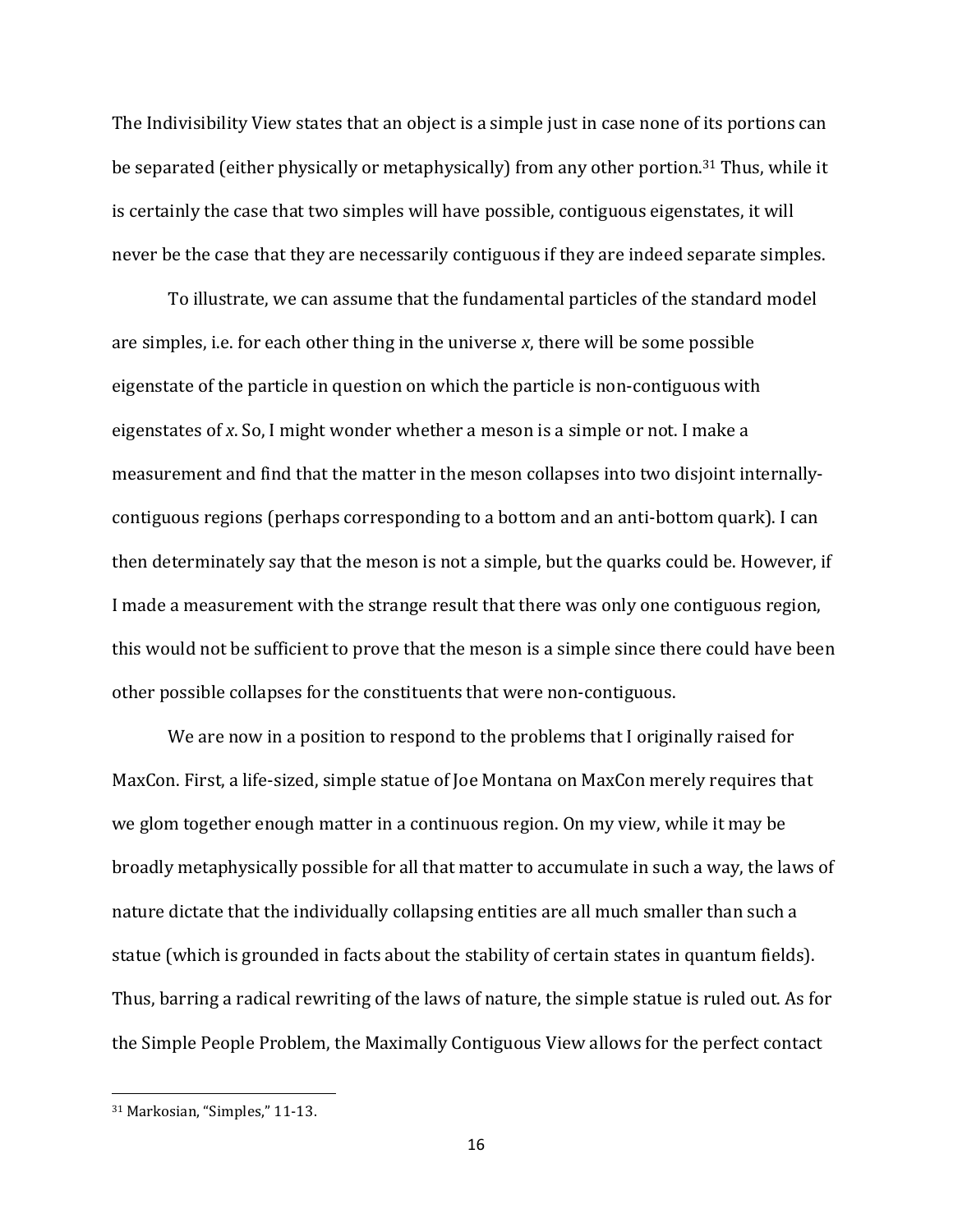of distinct simples so long as there were other possible eigenstates of position for each of the particles in question. Therefore, one could never create a state of affairs such that at time *t<sup>1</sup>* there are two simples, but at time *t<sup>2</sup>* there is only one simple that is constituted of the same matter, and so the problem of perfect contact is averted.

One worry that is sure to arise is that I rely on scientific theories that are contentious in the scientific community. Both tile space and the interpretations of quantum mechanics compatible with my view lack anything resembling unanimous agreement among scientists. Even if one believes that the laws of nature are necessary, we lack knowledge of which laws are true. This is hardly a unique problem for science though. There is disagreement surrounding almost every proposition in philosophy, whether it be a grand theory or the most fundamental assumption. In the face of such disagreement, we must take a stance on the more fundamental propositions and theory-build from there. True, there will be those who disagree on the fundamentals, but they can build their own theories that best fit their assumptions. In the event that science progresses to a point where it can arbitrate between the fundamental facts, we will already have theories that accommodate that outcome. On the other hand, if the best mereological theories all end up assuming e.g. loop quantum gravity, we end up with some evidence that that theory may be correct rather than a competing theory. Thus, I am free to avail myself of a few controversial theories, granted I am forthcoming about that fact.

#### 5. Time Travel and Spacetime Occupancy

Spencer raises an objection that targets all accounts of simplicity that are based on the region that the supposed simple occupies.<sup>32</sup> Roughly, the argument imagines a particle

<sup>32</sup> Spencer, "Material Objects in a Tile Space", Ph.D. diss., University of Rochester (2008):61-88.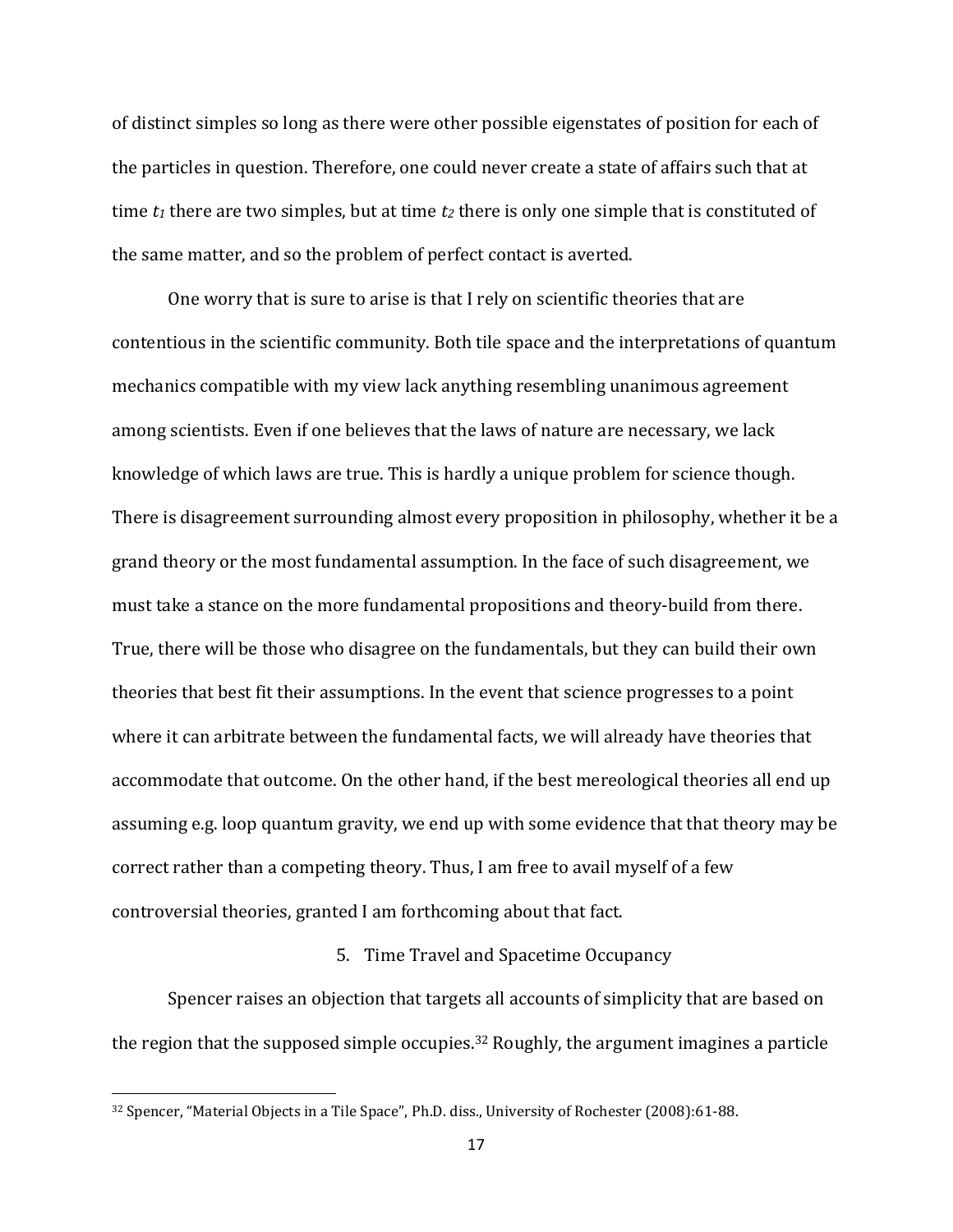that travels backward through time to occupy a space disjoint from its earlier self. Spencer then notes that any occupancy account of simplicity, my own included, will give the conclusion that the two matter-filled regions are two distinct objects. However, we know that there is merely one, time traveling object. Thus, occupancy accounts of simplicity must be wrong.

This argument makes an assumption about location that is fairly natural given Markosian's formulation of MaxCon: namely that location is a merely spatial property. For the argument to work, we must only be looking at the distribution of matter in space for a given time. However, we can easily extend the view to encompass temporal occupancy. In fact, given the unity of spacetime, it makes more sense to flesh out the view in terms of contiguous spacetime tiles, with the concept of a path including tiles next to one another in the temporal dimension.<sup>33</sup>

To appreciate the primary difficulty with this move will require another short digression into quantum mechanics. As noted above, quantum particles are described using wave mechanics on a probability wave function until they are measured, and then collapse mechanics dictate how they snap into an eigenstate. However, after the collapse, they immediately return to being spread out along their wavefunction.<sup>34</sup> Thus, a simple will only be in an eigenstate of location for one instant and then will immediately enter a superposition of numerous states, so defining contiguity can be difficult. However, the

 $\overline{\phantom{a}}$ 

<sup>&</sup>lt;sup>33</sup> My view above is not fleshed out in these terms so as to be neutral with respect to temporal ontology. The following exposition will assume 4-dimensionalism/eternalism about time. I believe there is a way that this could be fleshed out in terms that would be agreeable to a presentist using tense operators, but the specifics elude me.

<sup>&</sup>lt;sup>34</sup> This is because the particle's momentum value is very indeterminate. Each possible momentum will take the particle in a different direction at a different speed, leading quickly to a spread-out superposition of locations.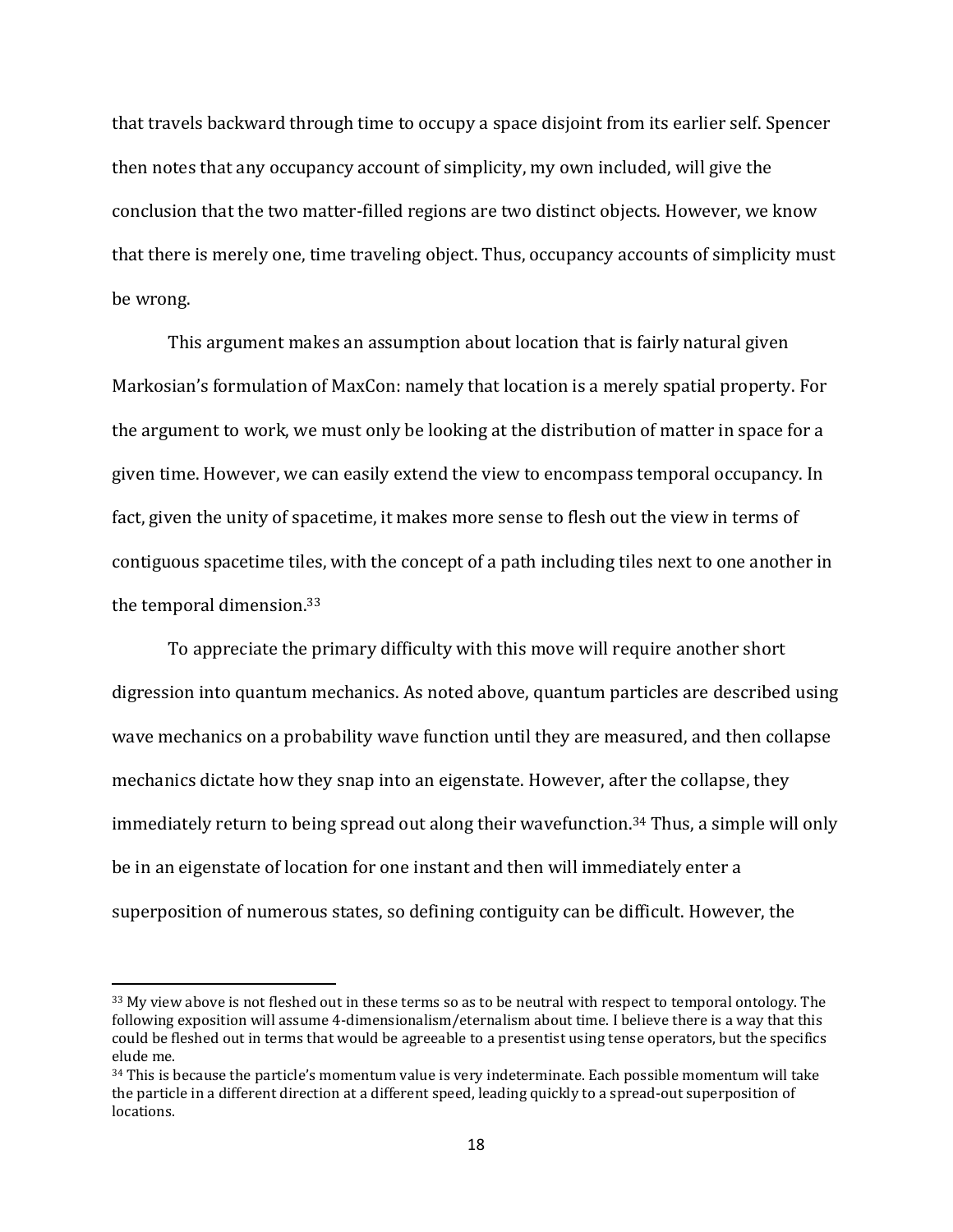wave dynamics used to describe the particle are well defined and deterministic, so we can track simples from their collapse to their subsequent states. This allows simples to continue being simples when they again enter superposition since all possible collapses at each instant will be contiguous with those at the last instant. Another way to visualize what is happening is that the particle takes all possible paths after its collapse to an eigenstate of position and its superposition is a kind of aggregate of all these possible paths (called a path integral). Since each of these paths are contiguous, we can still claim that the particle is simple.<sup>35</sup>

Favoring a spacetime account of location not only can give us a clean understanding of the persistence of simples, but also can explain the phenomenon of time-reversal. Quantum field theory predicts the existence of anti-particles for every particle of the standard model: electrons have positrons, top quarks have anti-top quarks, etc. One leading theory about these anti-particles is that they are time-reversed versions of the standard particles. So, from our perspective we might view an electron and positron colliding, annihilating one another, and emitting a photon, but from a timeless perspective, the same interaction could be viewed as an electron spontaneously emitting a photon and as a result heading back in time. A purely spatial view of location will struggle to describe this situation as a single object since at each time there appear to be two particles. With my view, however, we can track the particle through spacetime and determine if it is contiguous along some dimension at each point. If it is, then we can say that the electron and positron are actually one object.

<sup>35</sup> Using Hilbert space notation makes this tracking even clearer, since the particle is always denoted by a single, length-1 vector. See footnote 24 above.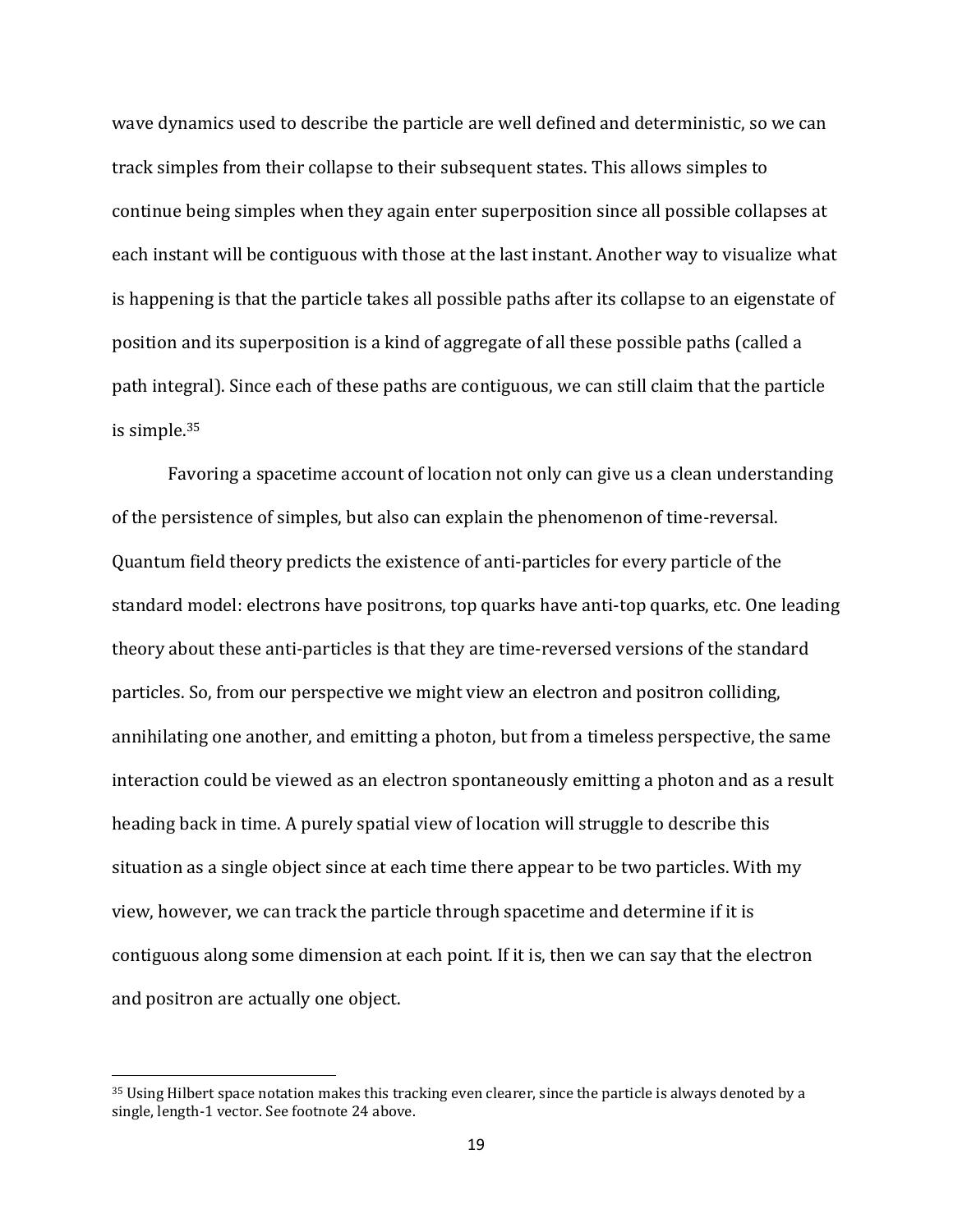In order for Spencer's argument against location-based views to apply to my view, he would have to assume the use of disjoint time travel. Fictional time machines often utilize this sort of time travel, jumping suddenly to their new temporal location without following a contiguous spacetime path. However, all physically viable time travel options we are aware of rely on either time-reversal or radical curvatures of spacetime, both of which allow for clear, contiguous paths from the future to the past. Thus, time travel itself does not undermine my position. This does raise questions about teletransporter cases, wherein an object is suddenly and disjointly sent to some remote location. A couple thoughts on these cases: First, because quantum mechanics is already appealed to in my definition of material simplicity, teletransporters that rely on quantum entanglement will be non-starters as objections. Since these are our best candidates for teletransporters, I do not think that this worry holds up. Second, even if there were truly disjoint teletransporters and one decided to bite the bullet and agree that a simple sent through such a machine would come out a distinct object, this does not necessarily entail that any objects composed of those simples must also be annihilated upon entering the machine.

Finally, my view does yield the result that at any given moment it is unclear how many distinct simples there are in existence. I take this oddity as a strength though. Take the single-electron universe hypothesis raised by John Wheeler. <sup>36</sup> It notes that, since electrons can propagate backwards through time, it seems possible that there is only one electron in the universe that goes back and forth through time to each moment that we observe an electron. This hypothesis is very likely wrong, but this is an empirical fact that

<sup>36</sup> R.P. Feynman, "Space-Time Approach to Non-Relativistic Quantum Mechanics," *Reviews of Modern Physics* vol. 20, no. 2 (1948): 367-387.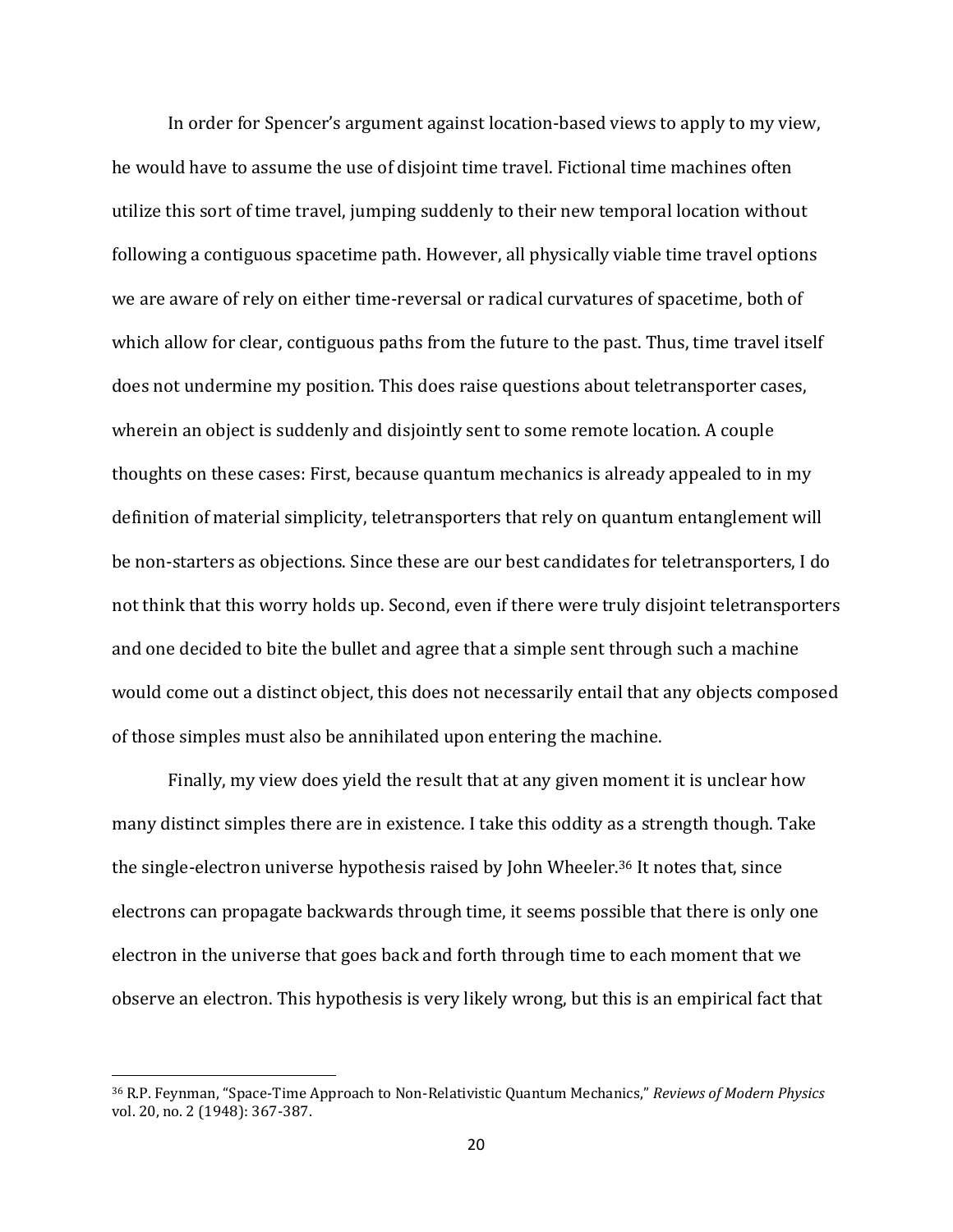we ought not assume is false in our theory of simplicity. My view can make sense of such a possibility, which I take to be a strength.

#### Conclusion

While Ned Markosian's MaxCon fails as it was originally stated, updating the scientific assumptions at play was enough to develop a far more robust and informative theory. By favoring a tile space, we avoided problems that surround concepts like topologically open and closed, as well as oddities like the Banach-Tarski paradox. Framing the theory using quantum mechanics not only makes the theory meaningful from a particle physics perspective, but also solves the most damning objections to MaxCon that arise from the possibility of perfect contact. Finally, by expanding contiguity to the temporal dimension, my view is able to accommodate multiple phenomena surrounding time travel and overcome Spencer's argument against occupancy accounts of simplicity. The benefits of consulting our best physics are particularly striking in the field of mereological simplicity because MaxCon is so widely maligned, but the insight—and the resultant benefits—generalize to other areas of metaphysics. Thus, I hope to have both supplied a new theory of simplicity and highlighted a way forward for the field broadly.

21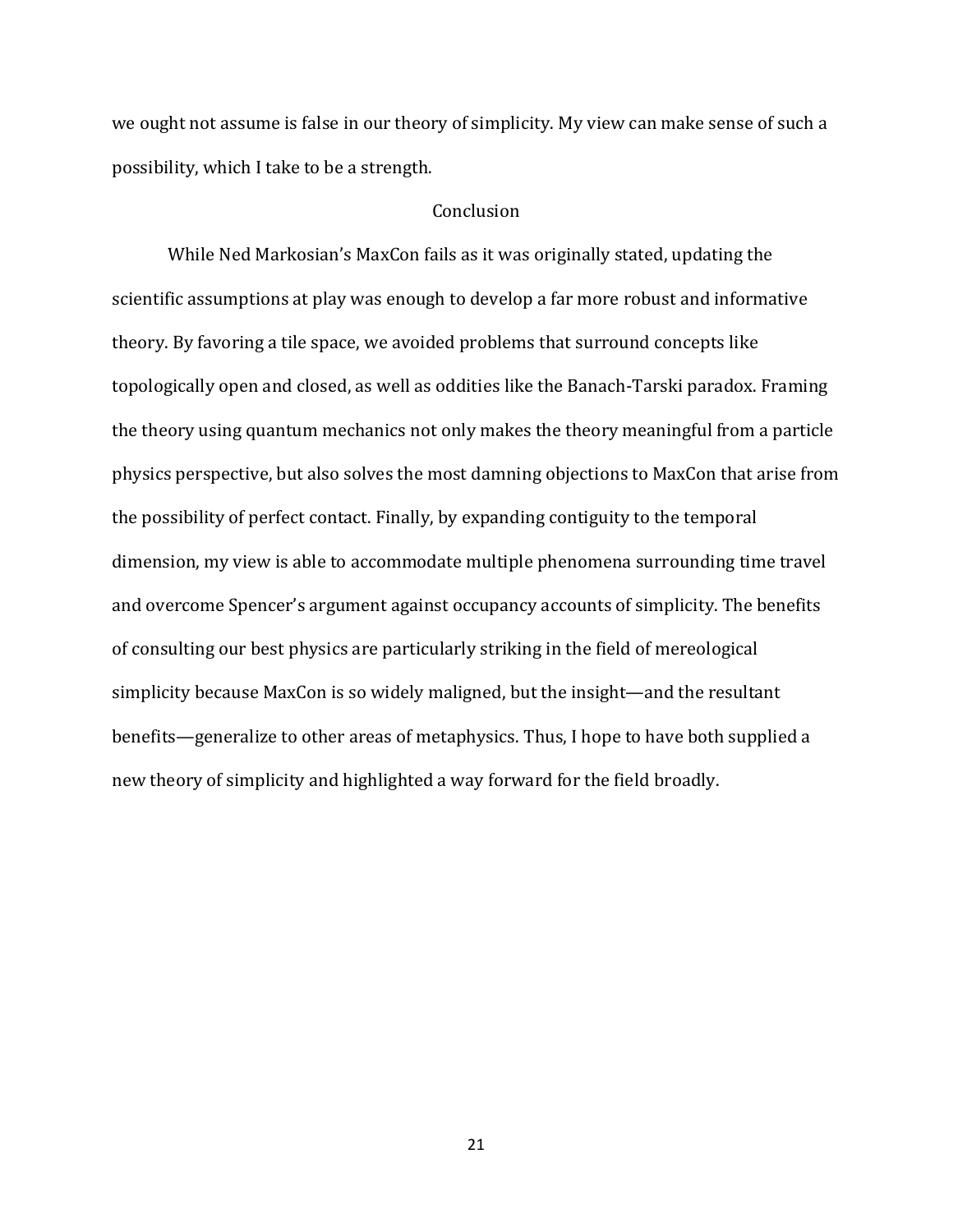#### References

- Albert, David Z., *Quantum Mechanics and Experience*. Cambridge, MA: Harvard University Press, 1992.
- Bekenstein, Jacob D. "Black Holes and Entropy." *Physical Review D* vol. 7 no. 8 (1972): 2333- 2346.
- Carter, Brandon. "Axisymmetric Black Hole Has Only Two Degrees of Freedom." *Physical Review Letters* vol. 26 no. 6 (1971): 331-333.

Cartwright, Richard. "Scattered Objects." *Analysis and Metaphysics* (1975): 153-171.

- Feynman, R.P. "Space-Time Approach to Non-Relativistic Quantum Mechanics." *Reviews of Modern Physics* vol. 20, no. 2 (1948): 367-387.
- Greene, Brian. *The Fabric of the Cosmos: Space, Time, and the Texture of Reality*. London: Penguin Books, 2004.
- Huggett, Nick. "Zeno's Paradoxes" *The Stanford Encyclopedia of Philosophy* (Summer 2018 Edition), Edward N. Zalta (ed.).
- Maldecena, Juan M. "The Large N Limit of Superconformal Field Theories and Super Gravity." *International Journal of Theoretical Physics* vol. 38 no. 4 (1999): 1113- 1133.
- Markosian, Ned. "Simples." *Australasian Journal of Philosophy*, Vol. 76, No 2 (1998): 213- 228.

Rovelli, Carlo. "Quantum spacetime: What do we Know?" in *Physics Meets Philosophy at the Planck Scale: Contemporary Theories in Quantum Gravity*, edited by Craig Callender and Nick Huggett, 101-122. Cambridge: Cambridge University Press, 2001.

<sup>-----.</sup> "Simples, Stuff, and Simple People." *The Monist,* 87 (2004): 405-428.